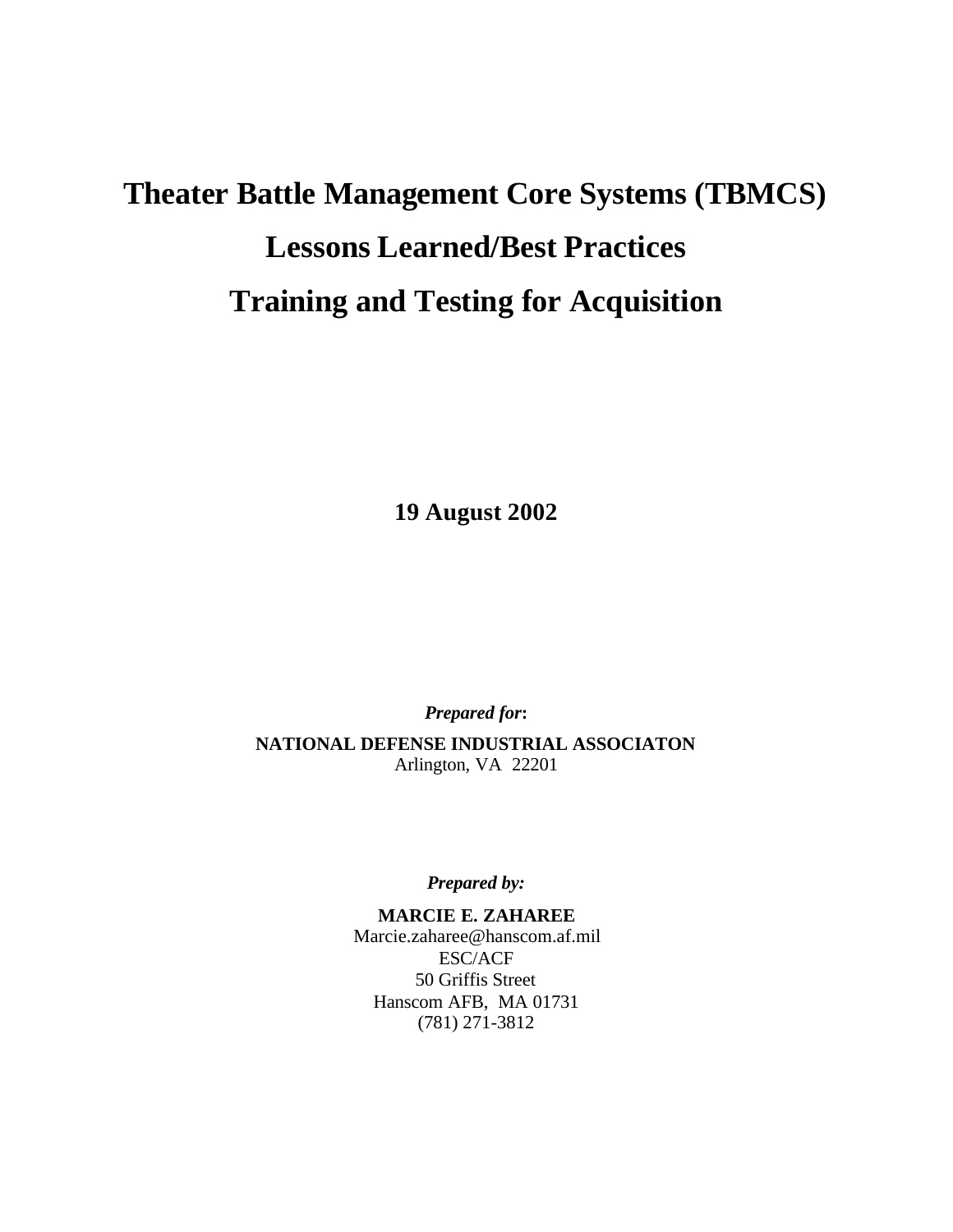# **TABLE OF CONTENTS**

| <b>Section</b> |                                                             |                                                                                                            | Page                                            |  |  |  |
|----------------|-------------------------------------------------------------|------------------------------------------------------------------------------------------------------------|-------------------------------------------------|--|--|--|
|                |                                                             |                                                                                                            | V                                               |  |  |  |
| 1.0            |                                                             |                                                                                                            |                                                 |  |  |  |
|                | 1.1<br>$\overline{1.2}$                                     | Electronic Systems Center (ESC) Combat Air Force Command and Control                                       | 1                                               |  |  |  |
|                | 1.3                                                         |                                                                                                            | 1<br>$\overline{2}$                             |  |  |  |
|                |                                                             | 1.3.1<br>1.3.2<br>1.3.3<br>1.3.4<br>Summative Review of The Implementation - The Evaluation Phase<br>1.3.5 | 3<br>$\overline{3}$<br>$\overline{4}$<br>6<br>8 |  |  |  |
|                | 1.4                                                         |                                                                                                            | 9                                               |  |  |  |
|                |                                                             | 1.4.1<br>1.4.2<br>1.4.3<br>1.4.4                                                                           | 9<br>10<br>10<br>11                             |  |  |  |
|                |                                                             | 1.4.4.1<br>1.4.4.2<br>1.4.4.3<br>1.4.4.4.<br>1.4.4.5                                                       | 11<br>11<br>12<br>12<br>12                      |  |  |  |
|                | 1.5<br>$\overline{1.6}$<br>1.7                              |                                                                                                            | 13<br>15<br>15                                  |  |  |  |
|                |                                                             | 1.7.1<br>1.7.2<br>1.7.3                                                                                    | 15<br>16<br>17                                  |  |  |  |
| 2.0            |                                                             |                                                                                                            | 18                                              |  |  |  |
|                | 2.1                                                         |                                                                                                            | 19                                              |  |  |  |
|                |                                                             | 2.1.1<br>2.1.2                                                                                             | 20<br>20                                        |  |  |  |
|                | 2.2                                                         |                                                                                                            | 20                                              |  |  |  |
| 3.0            |                                                             |                                                                                                            | 22                                              |  |  |  |
|                | $\frac{3.1}{3.2}$<br>$\frac{3.3}{3.4}$<br>$\frac{3.4}{3.5}$ |                                                                                                            | 22<br>22<br>22<br>23<br>23                      |  |  |  |
| 4.0            |                                                             |                                                                                                            | 24                                              |  |  |  |
|                | $\underline{4.1}$<br>$\overline{4.2}$                       |                                                                                                            | 24<br>26                                        |  |  |  |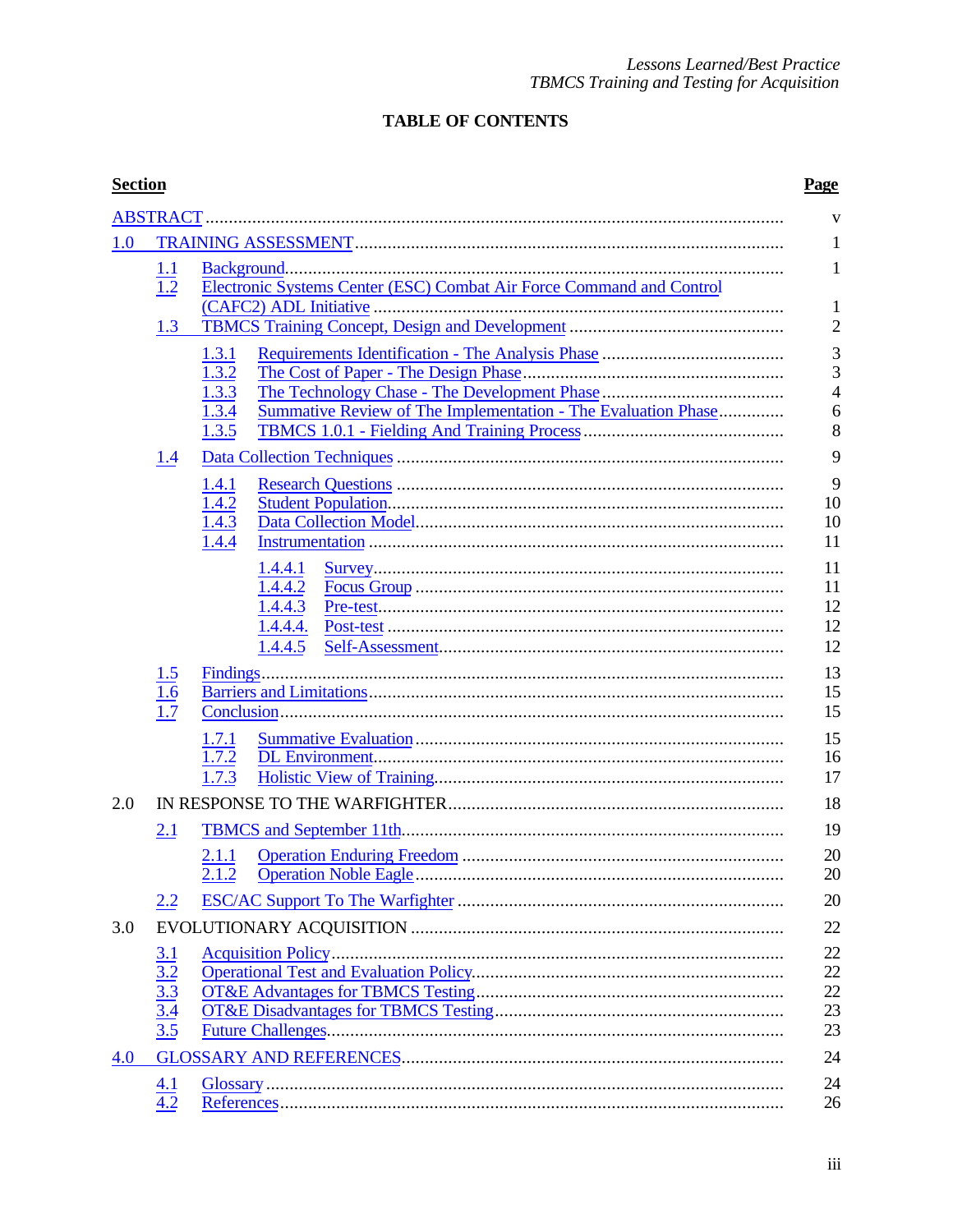# **LIST OF FIGURES**

# **Figures Page** 1.3-1 The Cost of Paper......................................................................................................... 4

|  | $\overline{5}$ |
|--|----------------|
|  |                |
|  | - 8            |
|  |                |
|  |                |
|  |                |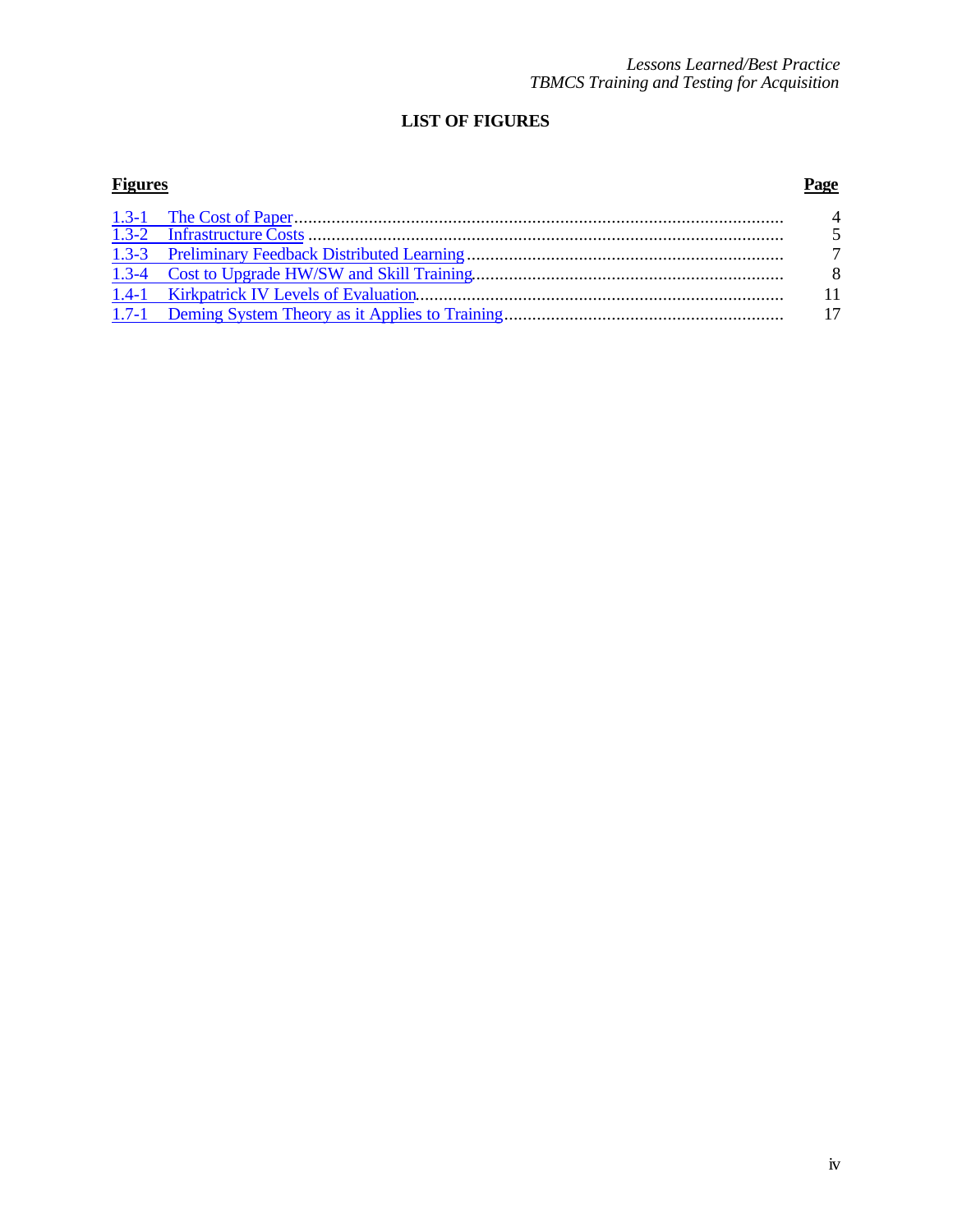### **ABSTRACT**

*This paper is divided into three sections. The first section is an in-depth analysis to assist future Command and Control (C2) decision makers in determining the conditions necessary for effective distributed learning for future C2 systems. The findings presented were gathered from a study conducted during the fielding and training of an Air Force C2 system entitled Theater Battle Management Core System (TBMCS). Data are presented in terms of (a) a summative evaluation that identifies strengths, weaknesses, lessons learned; (b) best practices of the TBMCS training program; and (c) a holistic view of the TBMCS distributed training program that shows the impact of training, not only on the individual but on the United States Air Force (USAF) as well. The second section reflects upon the TBMCS support to Homeland Defense in response to the September 11, 2001 events. The third section provides an overview of the paradigm changes needed in the Air Force acquisition process to support the warfighters' needs.*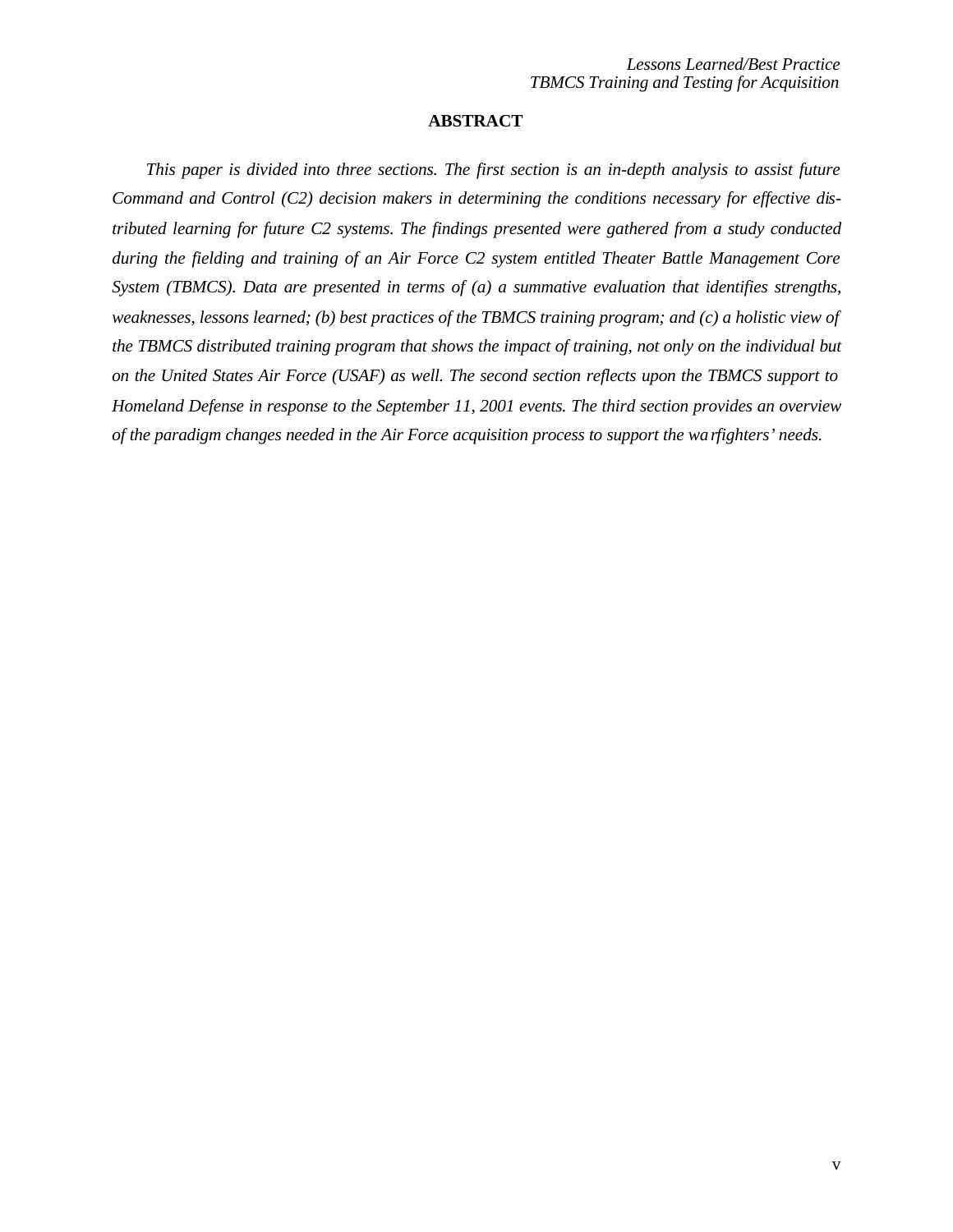### **1.0—TRAINING ASSESSMENT**

### **1.1 BACKGROUND**

To meet the learning requirements of the future force, the Secretary of Defense stated:

*"DoD personnel will have access to the highest quality training that can be tailored to their needs and delivered cost effectively, anytime and anywhere. Furthermore to achieve this vision anytime, anywhere learning must be distributed, just-in-time and on-demand and enabled with resources, development and exploitation of learning technologies".*

The Department of Defense (DoD) Strategic Plan for Advanced Distributed Learning (ADL) dated April 30,1999 identified an ADL initiative intended to implement the Secretary of Defense's training vision.

# **1.2 ELECTRONIC SYSTEMS CENTER (ESC) COMBAT AIR FORCE COMMAND AND CONTROL (CAFC2) ADL INITIATIVE**

DoDI 5000.2, The Defense Acquisition System states that the System Program Director (SPD) shall ensure that the design and acquisition of systems will be cost effectively supported and shall ensure that these systems are provided to the user with the necessary support infrastructure for achieving the user's peacetime and wartime readiness requirements. Support resources include operator and maintenance manuals, tools, equipment, and training. Furthermore, the SPD shall consider the use of embedded training and maintenance techniques to enhance user capability and reduce life cycle costs. Air Force Instruction (AFI) 63-123, Evolutionary Acquisition for Combat and Control Systems, states that prior to system fielding, the SPD shall ensure sufficient training is complete to fulfill approved operational concepts of employment and sufficient support in place to fix failures and sustain the system.

In accordance with (IAW) the policies stated above, the SPD for TBMCS ESC, CAFC2 is responsible for managing, preparing, and conducting training for the TBMCS system as it is fielded. How does the SPD ensure the adequacy of TBMCS training? What criteria is TBMCS training evaluated against? What data should be collected? AFI 36-2211 identifies the Instructional Systems Development (ISD) process as a systematic approach to developing and conducting training. The ISD process includes five phases—analysis, design, development, implementation, and evaluation. ESC utilized this process in the development of TBMCS training materials. Worthen, Sanders, and Fitzpatrick (1997) stated that SPDs face the following kinds of education and training evaluation considerations:

- *Context evaluations* that serve as planning decisions to determine what needs are to be addressed
- *Input evaluations* to serve structuring decisions in determining what resources are available and what training strategies should be considered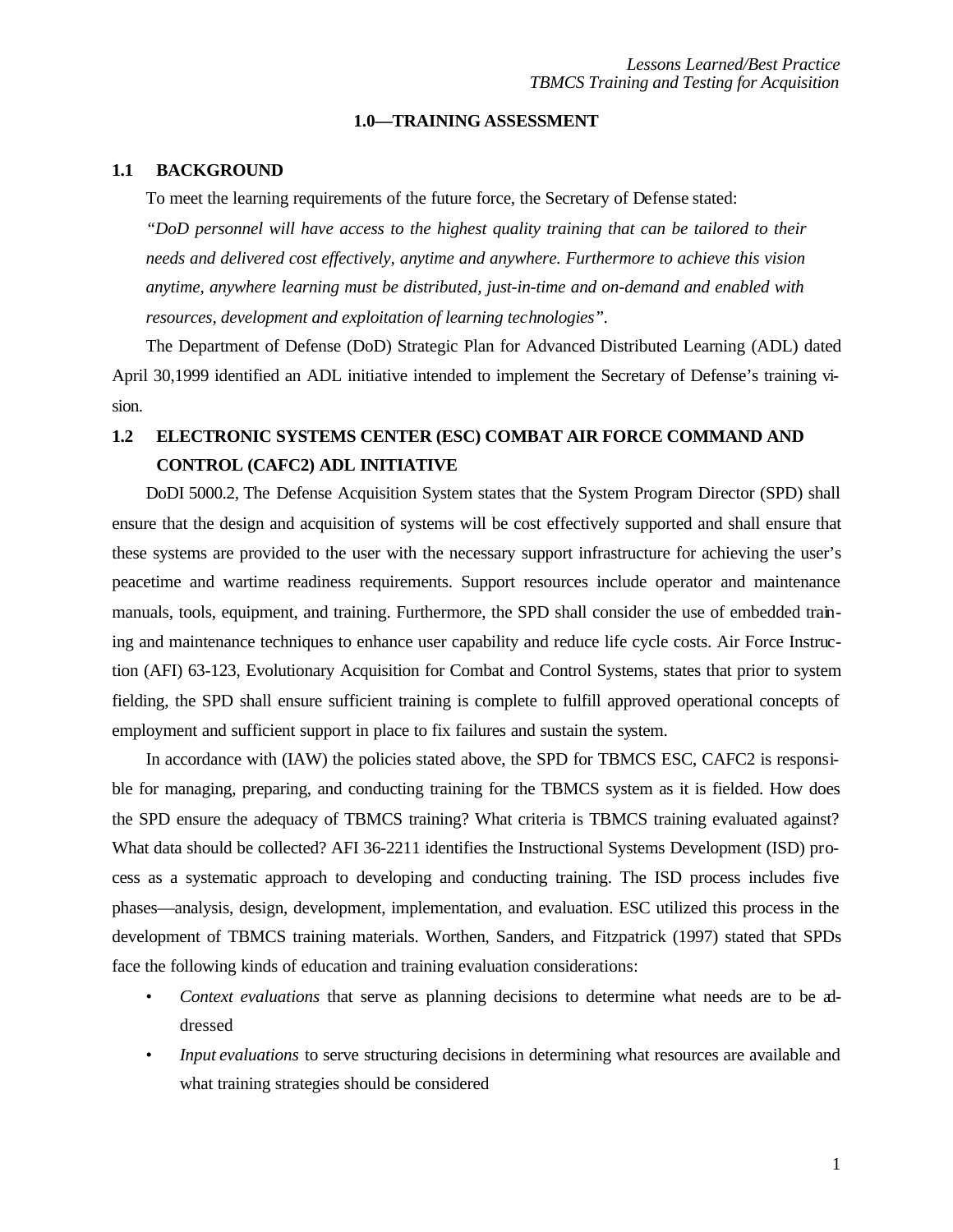- *Process evaluations* to serve as implementing decisions such as how well the plan is being implemented and what barriers threaten its success
- *Product evaluations* to serve future product decisions

The goals of this section are to provide:

- A summative evaluation that identifies strengths, weaknesses, lessons learned, and best practices of the TBMCS training program
- An in-depth analysis in assisting future C2 decision makers in determining under what conditions distributed learning is likely to be effective for future C2 systems
- A holistic view (context, input, process, product evaluation) of TBMCS training that shows the impact of training, not only on the individual but on the USAF as well.

ESC was proactive in meeting the learning and technology needs identified in the ADL initiatives and DoD Strategic Plan when developing TBMCS training material. A great deal of progress was made in shifting from a paper-based, instructor-led training program established in 1995, to a distributed, web based training program led by facilitation upon fielding in 2001. Meeting the requirements of anywhere, anytime, and anyplace learning requires solutions to many technical, security, and financial barriers. As users from locations worldwide attempted to access TBMCS materials located on distributed servers, three problems emerged. The first problem was accessing materials from remote locations; the second was NIPRNET bandwidth; and the third was local computer security initiatives hindering the use of web servers at user locations.

### **1.3 TBMCS TRAINING CONCEPT, DESIGN AND DEVELOPMENT**

Kemp, Morrison, Ross (1998) suggested before starting an instructional development project, management should ask themselves "Why do we need instruction?" For TBMCS, it was evident that users needed to learn how to use the software application when it arrived at their desktop. Specific job training has precise, immediate requirements with identifiable and often measurable outcomes. The training material development must stress the teaching of knowledge and skills for the performance of assigned tasks. Kemp, Morrison, & Ross (1998), US Air Force Instruction 36-22 (1997), and Clark (2000) all identify a common ISD process consisting of the following:

- **Analysis**<sup>3</sup>/4 identifying tasks and skills requiring training
- **Design<sup>3</sup>**⁄4 identifying the objectives, test questions, and sequencing of instruction
- **Development<sup>3</sup>**⁄4 creating the courseware and activities
- **Implementation**<sup>3</sup>⁄4 conducting the training
- **Evaluation<sup>3</sup>/**4 reviewing the training design, development, and implementation of the course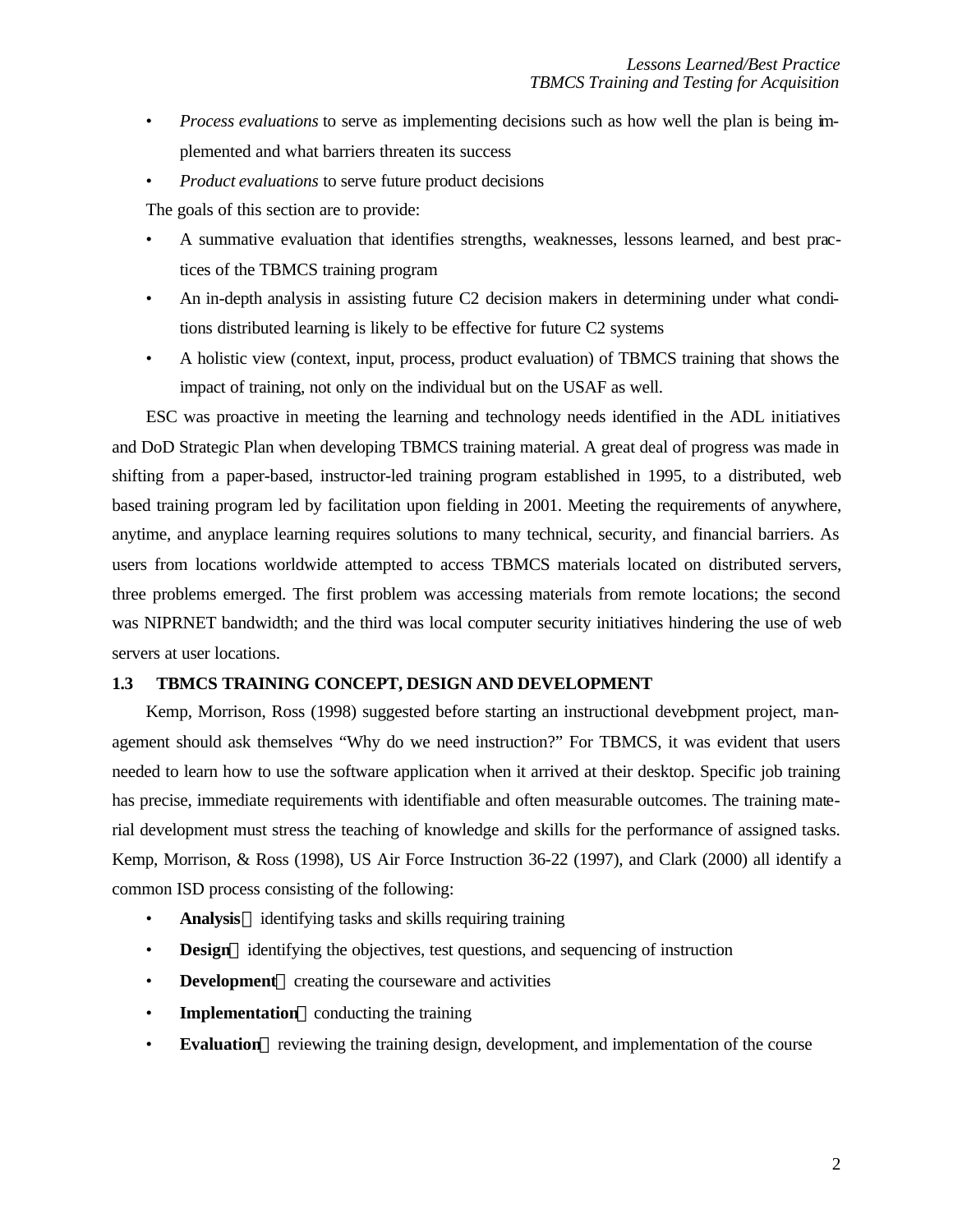Since the ISD process provides a structured, systematic means of providing training, the TBMCS training development contractor was required to follow the process to complete the distributed training effort. The following best practices and lessons learned are identified from each phase of the ISD process.

### **1.3.1 Requirements Identification - The Analysis Phase**

Due to cost constraints at ESC, the developing contractor was not requested to conduct a Task and Skill Assessment (TASA) to determine the precise tasks and skills required for training on TBMCS. Instead, the key tasks identified as training requirements from the legacy TASAs were deemed adequate to transfer to the TBMCS training development contract. Jonassen, Hannum, and Tessmer (1989) stated that the TASA is probably the most important component of the ISD process. All future instructional strategies and decisions are based upon the results of the TASA. Thus, the quality of the task analysis determines the quality of instruction. Wolfe et al. (1991) stated that once job tasks are identified they must be prioritized to focus on key tasks that are most critical, difficult, and frequently used. Without an original TBMCS TASA, the developing contractor was required to provide training materials supporting all 2,140 tasks identified from the legacy TASAs. This decision is critical in understanding the direction of the training contract from its conception. This proved to be a poor decision that resulted in additional costs to the training contract.

#### **1.3.2 The Cost of Paper - The Design Phase**

DoD I 5000.2 states that training for major weapon system components shall not be procured before the weapon system hardware and software design stabilizes. However, the software acquisition life cycle identified in AFI 63-123 requires prototypes, tests, and low-rate, initial production of C2 applications during a 6-18 month spiral development schedule. Each TBMCS spiral test requires hundreds of testers to be trained. As a result, training materials must be developed simultaneously with software development. This poses a significant problem for the training developer. Each time the software is modified there is an equal and parallel effort required in updating and distributing the training materials. Paper-based training materials for a large C2 system are costly. During the time of contract award in 1995 the estimated number of users (operators, system and network administrators) was approximately 2700. It was assumed at this time that all students would receive copies of all training materials (student materials, programs of instruction, and lesson plans). Figure 1.3-1 depicts the cost to produce one hard copy of the full set of TBMCS training materials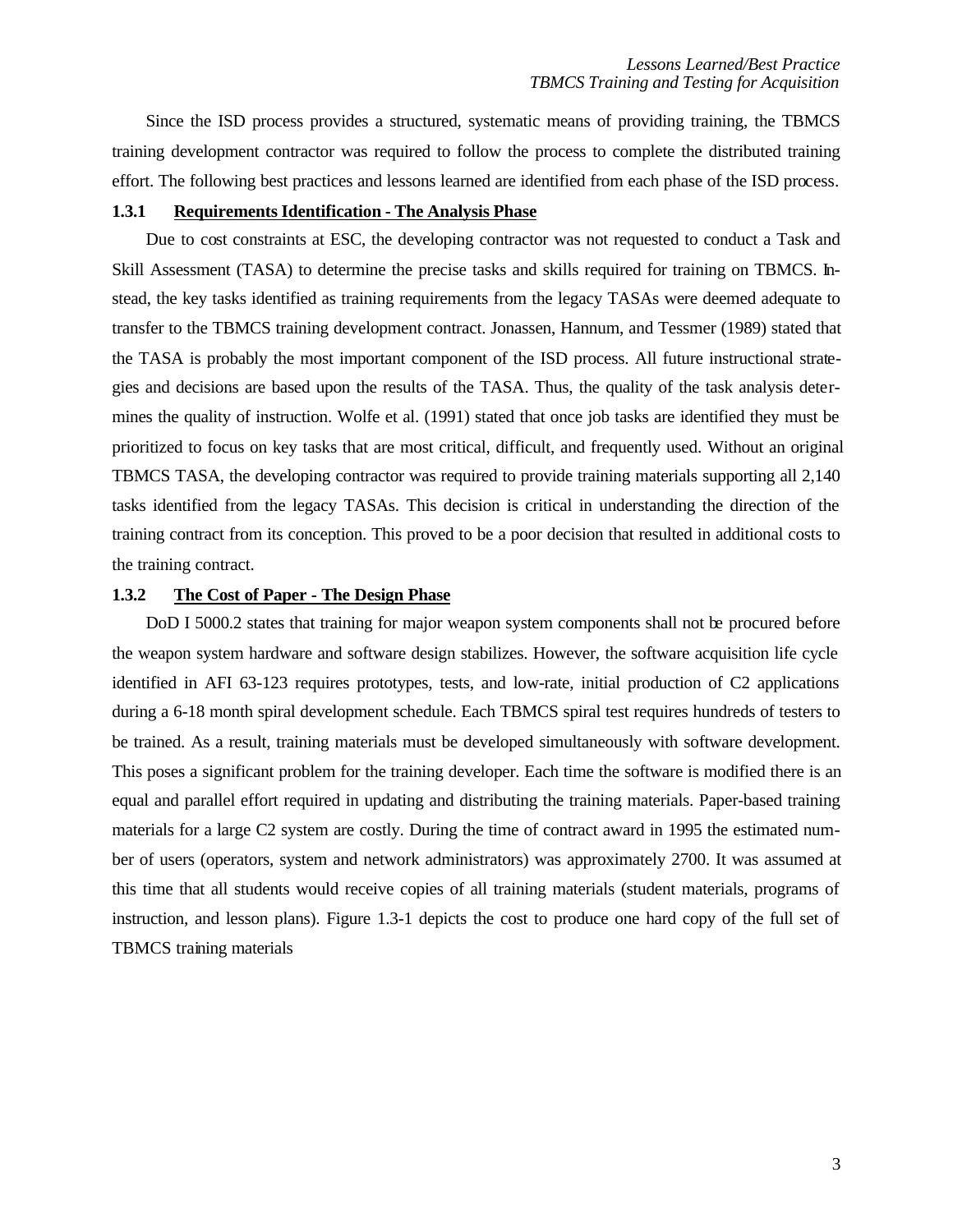| <b>Cost of Paper based Training Materials</b>                                                                 |                                                                                |                 |
|---------------------------------------------------------------------------------------------------------------|--------------------------------------------------------------------------------|-----------------|
| Paper-based Training Materials for Operators, System Ad-<br>Iministrators and Network Administrators          | 107 modules x 500 pages x.07 per<br>page for reproduction * 2700 stu-<br>dents | \$10,111,500.00 |
| Paper-based Program of Instructions (POIs) for Operators,<br>System Administrators and Network Administrators | 5 POIs x 60 pages x.07 per page for<br>reproduction * 2700 students            | \$5,670,000,00  |
| Paper Based Lesson Plans (LPs) for Operators, System<br>Administrators and Network Administrators             | 5 LP x 60 pages x.07 per page for<br>reproduction * 2700 students              | \$1.890,000,00  |
| <b>Total Paper-based Training Efforts</b>                                                                     |                                                                                | \$17,671,500.00 |

### **Figure 1.3-1. The Cost of Paper**

When training requirements are identified early in a program life cycle, development costs can be budgeted in incremental amounts over the life of the contract. The original cost estimate of TBMCS training material development and implementation was expected to be no greater than 10% of the overall software development effort. TBMCS training development costs upon contract conception in 1995 were anticipated to be \$40 million dollars that were to be divided into progressive increments over the five-year contract. With an estimated \$17 million in reproduction costs alone by 1997, ESC quickly realized that a major change in software functionality requiring updates and dissemination of training materials would seriously affect the TBMCS training development budget. Campbell and Bourne (1997) stated that at some point educators and trainers will use the web to reduce costs, increase quality and increase the rate of new knowledge and innovation about how to support learning—or disappear themselves. With the high cost of reproduction, it appeared the web—a technology that enables students to access materials in a timely manner without distribution costs—was the delivery mechanism of choice for TBMCS. By mid 1999, the TBMCS material conversion from MS Word to HTML was completed. Customers of this distributed training were anticipated to be 5,000 multi-service operators and system administrators who use TBMCS in their wartime duties. The goal was justifiable—users had immediate access to training material anytime, anywhere, and anyplace as required by Joint Vision 2010 and the DoD strategic plan/ADL initiative.

# **1.3.3 The Technology Chase - The Development Phase**

In theory, web-based training provides immediate access to training materials as the acquisition life cycle progresses, and the software is updated. Although the materials were completed and accessible to multi-service personnel anytime, anywhere, and anyplace, there were still unresolved problems. In developing TBMCS training materials, the "knee jerk" reaction of converting to HTML as a media selection without a technology assessment of supporting architecture was a serious problem, which ultimately led to the cancellation of the web site. Ely (2000) stated that the rush to jump onto the distance education bandwagon is understandable in light of several factors: (1) everyone is doing it, (2) the promise of income and/or savings, (3) the ubiquitous presence of computers and networks available for users, and (4) the number of users who are not being reached by conventional education. Conversely, McNabb (2000)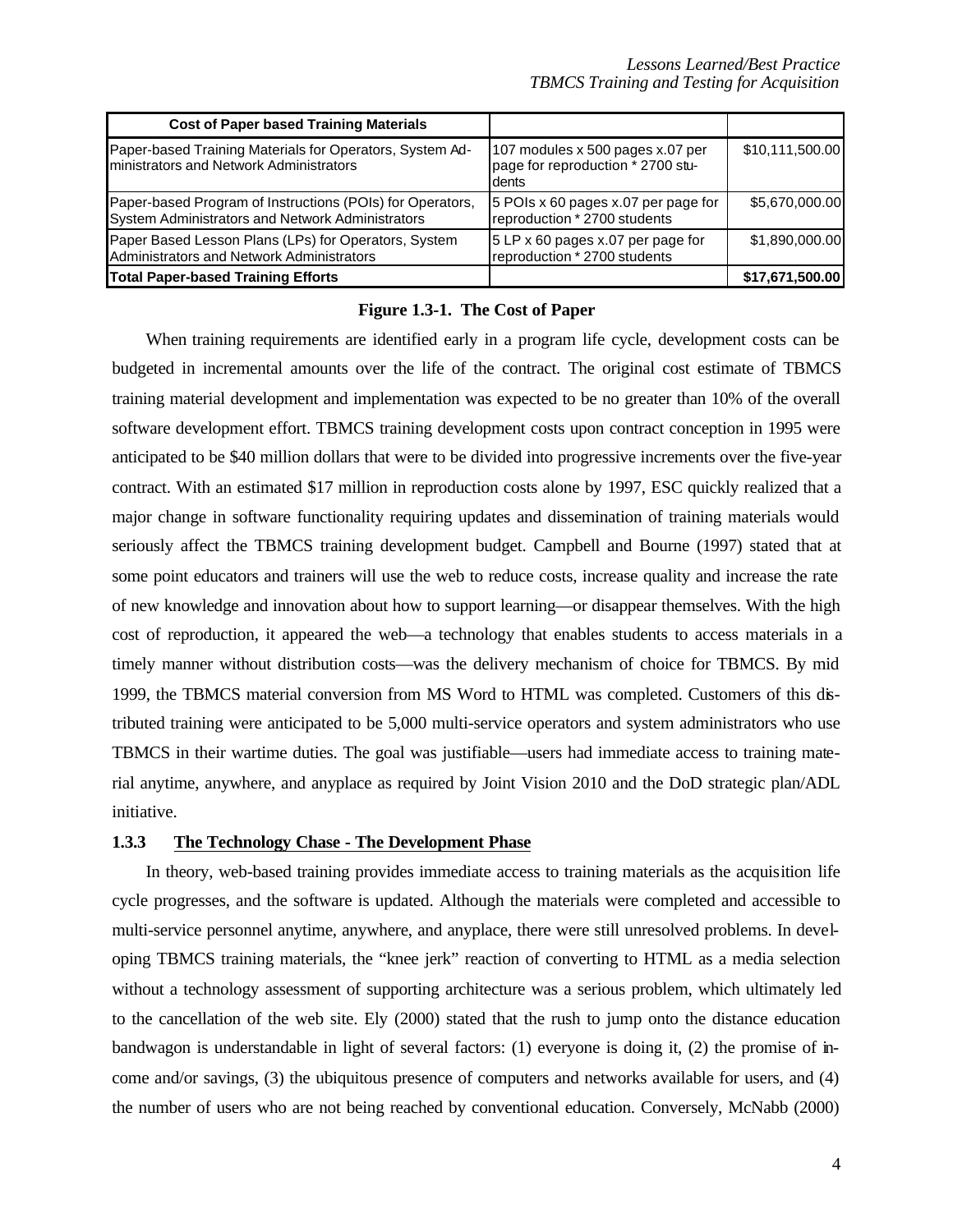stated that historically implementing technology for technology's sake without regard for how the use of the technology will be integrated with the curriculum has failed. She further stated that a lesson learned from past technology implementation efforts is that a technology needs assessment is as critical as a TASA.

Somewhere in the quest for technology and the desire to "hop on the web bandwagon", the TBMCS technology/infrastructure plan was forgotten. As users from worldwide locations attempted to access the materials, three problems became apparent. The first was accessing materials from remote locations, the second problem was "bandwidth" (the real end-to-end communications speed for users), and the third was local computer security initiatives hindering the use of the web server at user locations. These issues significantly affected the success of the distributed learning initiative. The number of server hops required by users in locations such as Korea, Hawaii, and Germany to access the Colorado server were so numerous that most attempts were timed out, students became frustrated and often quit before completing the training. To resolve the problem three additional servers were placed at worldwide locations to lessen the geographic distance between the clients and servers. This effort was completed in August 2000. The cost of this effort is shown in Figure 1.3-2.

| <b>Training Infrastructure for Servers</b>                               |           |    |              |
|--------------------------------------------------------------------------|-----------|----|--------------|
| <b>HW For Servers</b>                                                    |           |    |              |
| <b>Distributed Servers</b>                                               | 22,835.11 | 9  | \$205,516.00 |
| Duplex Ultra 2 Chasis Upgrade                                            |           |    | \$427.00     |
| Hot Plug Power Supply                                                    |           |    | \$943.00     |
| Prolieant 6000 Internal Drive Gage, SCSI-3                               |           |    | \$298.00     |
| Ram up-grades                                                            |           |    | \$3,591.00   |
| Redundant Fan Kit                                                        |           |    | \$309.00     |
| Smart Array 3200 Controller                                              |           |    | \$1,737.00   |
| Laptops for MTTs                                                         | 3,541.05  | 20 | \$70,821.00  |
| <b>Total HW for Severs</b>                                               |           |    | \$283,642.00 |
| <b>SW For Servers</b>                                                    |           |    |              |
| Microsoft Windows NT 4.0 server doc kit, server license, service pack CD |           |    | \$15,577.00  |
| McAfee Anti-Virus v4.03                                                  |           |    | no cost      |
| Netscape Navigator v4.07                                                 |           |    | no cost      |
| Netscape security certificates                                           |           | 8  | \$2,000.00   |
| Oracle Enterprise Edition v8i                                            | 12,444.00 | 9  | \$111,996.00 |
| Plateau Enterprise v3.1                                                  |           | 9  | \$172,750.00 |
| WebTrends Professional Suite v4.0                                        |           | 8  | \$7,664.00   |
| Misc Server SW                                                           |           |    | \$1,023.00   |
| <b>Total SW for Servers</b>                                              |           |    | \$309,987.00 |
| <b>Total HW/SW for Servers</b>                                           |           |    | \$821,368.00 |

**Figure 1.3-2. Infrastructure Costs**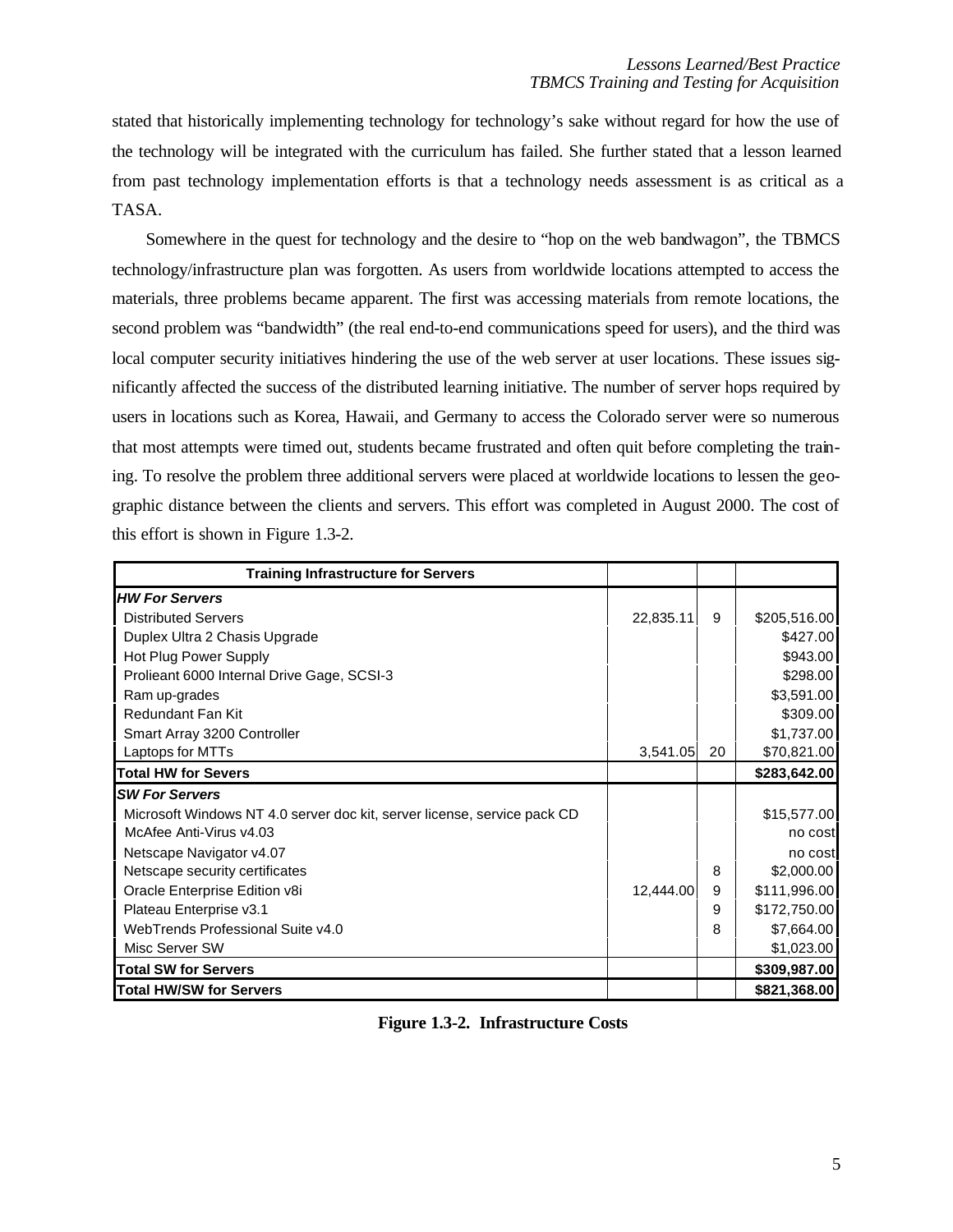Bandwidth (response times for end users over the available communications path) was a great concern on the military bases containing the newly placed distributed servers. During an independent assessment conducted January through March 2001 by MITRE Corporation, with users initiating access via private internet service providers, access times to the training server at Hurlburt AFB in Florida were more than three times as slow as access times to the contractor's server in CO. In another specific test, simple "ping" commands were transmitted between the Colorado Springs, CO facility's training server and the corresponding server at Hurlburt AFB FL to assess the round trip communication time over the NIPRNET network. Round trip times were repeatedly documented as taking 10 seconds. Conversely, when simple "pings" were transmitted between civilian locations (MITRE's Bedford, MA facility through numerous routers, over a dedicated T3 communications line, to a server at the MITRE Washington, DC office) round trip times were 10 milliseconds. Plateau required Oracle replication of the student databases between locations. However, with the military facility NIPRNET infrastructure taking 1,000 times as long to accept and return simple ping transmissions, the feasibility of expanding database synchronization to a worldwide set of servers was judged to be very doubtful.

Student database transmission also requires ports in the firewalls to be accessible to exchange data. Local military base firewall policies hindered successful operation of the distributed servers. Security managers at certain locations would not allow Oracle database exchanges to occur through their firewall. Without an approved certification and accreditation package, distributed servers could not be used for training.

### **1.3.4 Summative Review of The Implementation - The Evaluation Phase**

The TBMCS C2 software system and associated web-based training was fielded October 2000 through June 2001 based upon System of Record (SOR) decision by the Joint Configuration Control Board (JCCB). Mobile Training Teams (MTTs) traveled to force-level locations to facilitate the distributed training for the various system administrators, operators, and Perimeter Security System (PSS) network administrators. A preliminary evaluation was conducted October-December 2000 at the first four fielded locations. As users began to access the training materials, student feedback was negative due to scrolling text pages and lack of interactivity. This design defied many aspects of learning theory and web design. Nielson (1997) identified long scrolling pages as the sixth most common mistake in web design. He stated only 10% of users scroll beyond the information that is visible on the screen when a page comes up. All critical content and navigation options should be on the top part of the page. Moore (1989) defined interactivity in distance learning as: a) between the learner and the content; b) between the learner and the instructor; and c) between the learner and peers. TBMCS distributed training lacked all levels of interactivity. Results of the student End of Course (EOC) critiques, student achievement tests and focus groups are shown in Figure 1.3-3.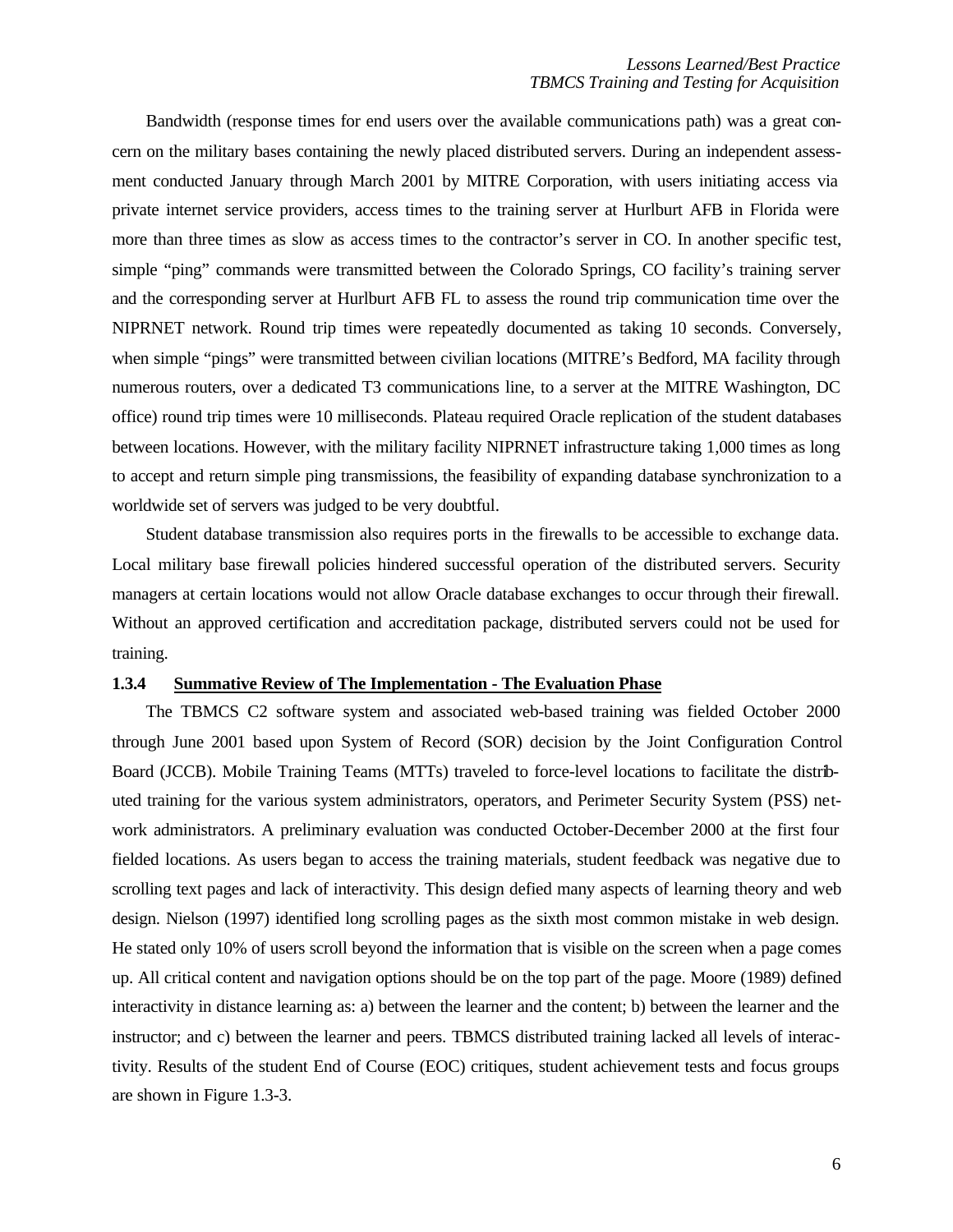| Location  | Legacy<br><b>Experience</b> | <b>TBMCS</b><br><b>Experience</b> | <b>Satisfaction</b><br><b>Means</b> | Average<br><b>Pre-test</b><br><b>Scores</b><br><b>Before</b><br><b>Training</b> | Average<br><b>Post-test</b><br><b>Scores</b><br>After<br><b>Training</b> | <b>Focus</b><br><b>Group Comments</b>                                                              |
|-----------|-----------------------------|-----------------------------------|-------------------------------------|---------------------------------------------------------------------------------|--------------------------------------------------------------------------|----------------------------------------------------------------------------------------------------|
| Shaw      | 50%                         | 60%                               | 74% overall<br>63% materials        | 61%                                                                             | 86%                                                                      | Training lacked interac-<br>tivity. Facilitators lacked<br>operational knowledge of<br>the system. |
| Osan      |                             |                                   |                                     | 75%                                                                             | 89%                                                                      | Training lacked interac-<br>tivity. Facilitators lacked<br>operational knowledge of<br>the system. |
| Miramar   | 0%                          | 23%                               | 80% overall<br>75% material         | 52%                                                                             | 88%                                                                      | Training lacked interac-<br>tivity. Facilitators lacked<br>operational knowledge of<br>the system. |
| Elmendorf | 38%                         | 0%                                | 72% overall<br>65% material         | 58%                                                                             | 89%                                                                      | Training lacked interac-<br>tivity. Facilitators lacked<br>operational knowledge of<br>the system. |

### **Figure 1.3-3. Preliminary Feedback Distributed Learning**

Although the data was preliminary, the EOC critiques suggest that the students were not "satisfied" with the concept of self-paced distributed learning with little human interaction; however, pre-/post-test scores revealed that students understood facts and concepts, which suggests that knowledge "achievement" resulted from the training. To better understand why the user satisfaction was low, ESC focus groups were conducted with the students at the training events. The largest single improvement the users wanted to see was facilitator-led interactivity with the "TBMCS system" versus the "TBMCS training materials". Students believed training would be greatly enhanced if they had facilitator-led, hands-on exercises versus facilitating web-based training. User perception weighs heavily on ESC training acquisition strategy. Although distributed learning environments are dictated by DoD policy, user preferences are for MTTs.

This requirement was identified to the Training Planning Team (TPT) for validation. ESC was requested to a) enhance the web-based training by adding interactivity, and b) shift from a distributed learning environment back to a traditional instructor-led, "hands-on" approach to training. The type of interaction chosen was between the "learner and the content". Roblyer and Ekhaml (2000) defined this type of interaction as "reciprocal events requiring two objects and two actions". They identified an instructional goal of interaction as encouraging reflection and/or discussion on course topics and concepts by utilizing instructional design to increase the participation and feedback. The tool of choice to implement interactivity for the TBMCS training materials was Macromedia's Dreamweaver. Vora (1998) stated What You See is What You Get (WYSIWYG) editor function like word-processing or desktop publishing programs, allowing authors to lay out pages as they want, and the WYSIWYG editors write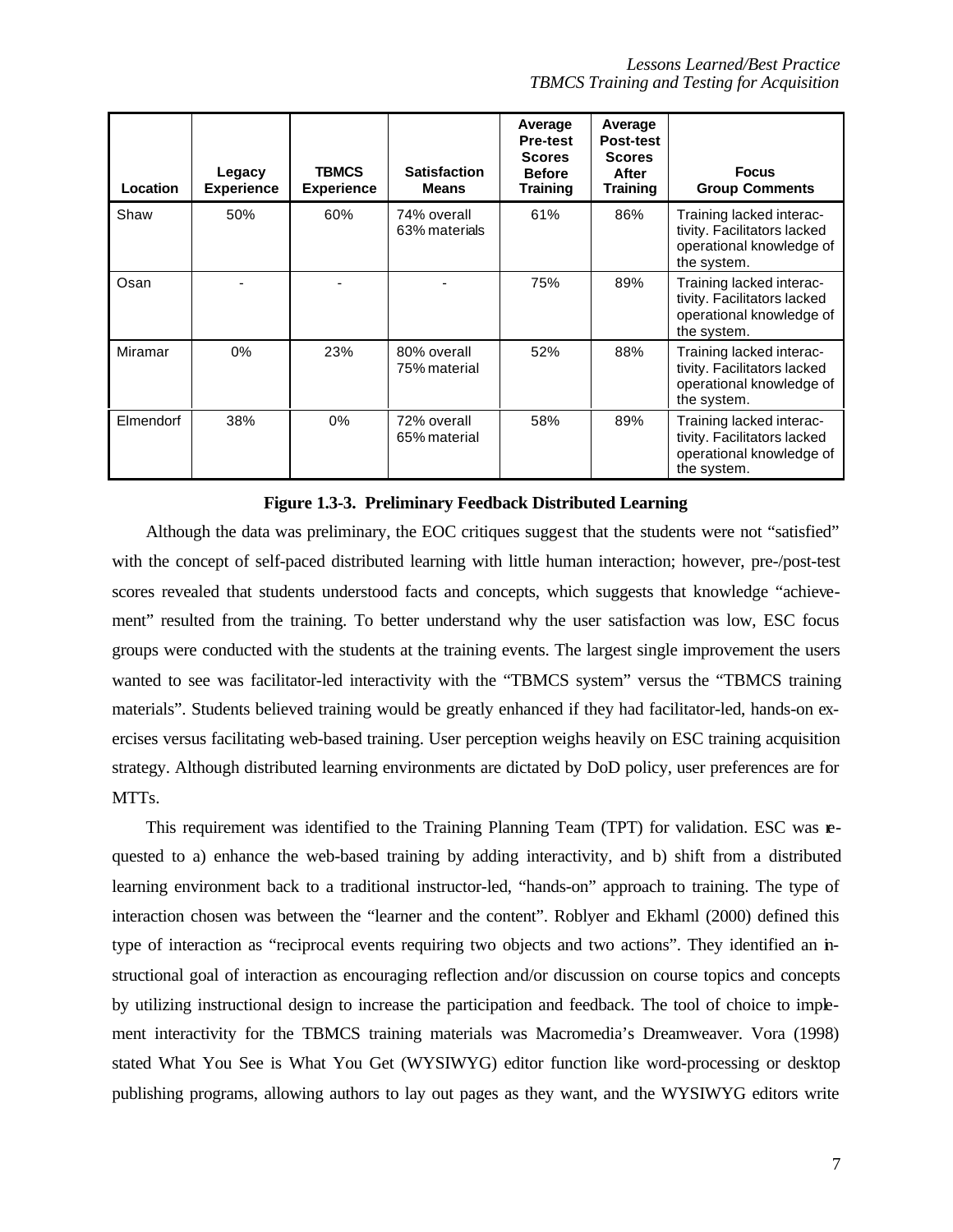the necessary HTML code in the background. The updated training materials were posted on the web server in June 2000. Technology insertion/conversion efforts include new hardware, software and training. Cost for the Hardware/Software (HW/SW) material updates are shown in Figure 1.3-4.

| Development & Integration                                | Cost<br><b>Per Unit</b> | <b>Number</b><br>of Units | Total        |
|----------------------------------------------------------|-------------------------|---------------------------|--------------|
| <b>HW For 46 training developers</b>                     | 2,065.00                | 46                        | \$94,990.00  |
| <b>SW For training developers</b>                        |                         |                           |              |
| Web Trends                                               | 499.00                  | 46                        | \$22,954.00  |
| Astra Site Manager                                       | 499.00                  | 46                        | \$22,954.00  |
| Dreamweaver HTML Editor & Course Builder                 | 722.00                  | 46                        | \$33,212.00  |
| Replacement SW from Unix to PC                           |                         |                           | \$25,168.00  |
| Paint Shop                                               | 46.00                   | 46                        | \$2,116.00   |
| <b>Total SW For Servers</b>                              |                         |                           | \$106,404.00 |
| Total Development & Integration costs for infrastructure |                         |                           | \$201,394.00 |

### **Figure 1.3-4. Cost to Upgrade HW/SW and Skill Training**

Facilitator-led Practical Exercises (PEs) were added to the course curriculum to fulfill the requirement for instructor-led, hands on. Instructors who participated in the earlier fielding gained valuable insight into the user requirements. An important discovery was that not all operators (operations, plans, intelligence) required training on all products. PEs were designed to focus on duty positions and job tasks within the Air Operations Center (AOC). This allowed a clearer division to be made between the training provided within the AOC cells. The tasks and skills that were used most frequently were identified as candidates for facilitator led PEs.

### **1.3.5 TBMCS 1.0.1 - Fielding And Training Process**

The primary objective of TBMCS training is to attain and maintain the capability to operate and administer the system. A secondary objective is to develop advanced skills that facilitate increased effectiveness of the system. These objectives are met through type-1 training. AFI 36-2201 identifies type-1 training as "contract training" or "factory training" that Air Education Training Command (AETC) arranges for Air Force and other DoD personnel and contractors to conduct at either the contractor's location or a DoD facility. Due to large numbers of geographically dispersed personnel requiring TBMCS training, surge training of 100 percent of the TBMCS user population was not economically or physically possible. Thus, a train-the-trainer philosophy was chosen and approved by the Joint Air Operations (JAO) Training Planning Team (JAOTPT). Initial train-the-trainer training for TBMCS 1.0.1 was provided for personnel with previous legacy system experience. In theory, this approach provides training to a core cadre of personnel from all locations, which then relied on those students to train remaining unit personnel through On-the-Job-Training (OJT).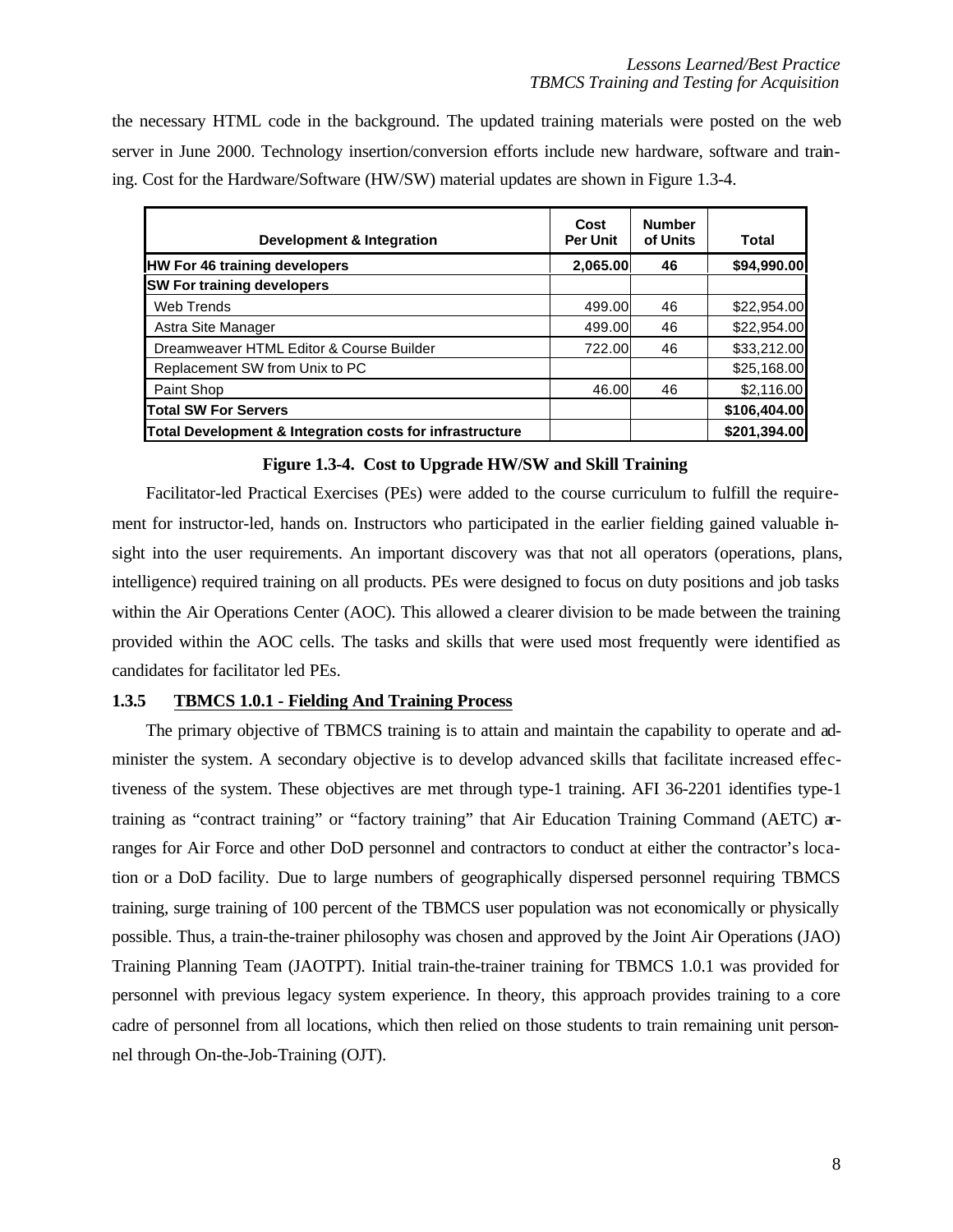Limited initial cadre training was provided to operators and system administrators via MTTs at selected regional sites worldwide based on the train-the-trainer concept. Training was targeted for experienced legacy operators and system administrators. The degree of training was constrained to differences between the SOR of the legacy systems and TBMCS 1.0.1. A fielding decision + 300 days was antic ipated for the services to complete installation, training, system accreditation, OJT, and system cutover. Type-1 training for system administrators and operators began at selected locations 30 days after the SOR decision. System administrators were trained on TBMCS installation processes by means of loading and configuring a training suite. Upon successful build of the training suite, operators were then provided hands-on training on the training suite. Type-1 training also included PSS installation and training for network administrators, and exercise support for operators.

#### **1.4 DATA COLLECTION TECHNIQUES**

Due to the numerous training baseline changes conducted during the overall software development evolution, inconsistencies of data collection, and lack of raw data, this study did not lend itself to a hypothesis testing approach. Instead, an exploratory research methodology was chosen to support Systems Program Director (SPD) concerns. Seven research questions presented in this report were identified by the SPD as the basis for determining the effectiveness of the TBMCS distributed training program. Kirkpatrick's theory of evaluation [satisfaction, learning, transfer, and Return on Investment (ROI)] was used to categorize the data collected. Overall data was gathered using four collection methods: surveys, focus groups, pre-/post-tests, and a student self-assessment.

### **1.4.1 Research Questions**

- *Research Question 1*: Were the majority of students satisfied at the completion of training?
- *Research Question 2:* Will there be a difference in the students test scores after completing the training?
- *Research Question 3:* Will users be confident in their ability to perform key tasks upon completion of the training?
- *Research Question 4:* Is there a correlation between user experience and EOC satisfaction?
- *Research Question 5:* Will the students perceive the facilitator as knowledgeable about the course content?
- *Research Question 6:* Will students perceive that the course covered the key TBMCS skills specific to their work center?
- *Research Question 7:* Will students perceive that their units provided a workspace that supported a successful training environment?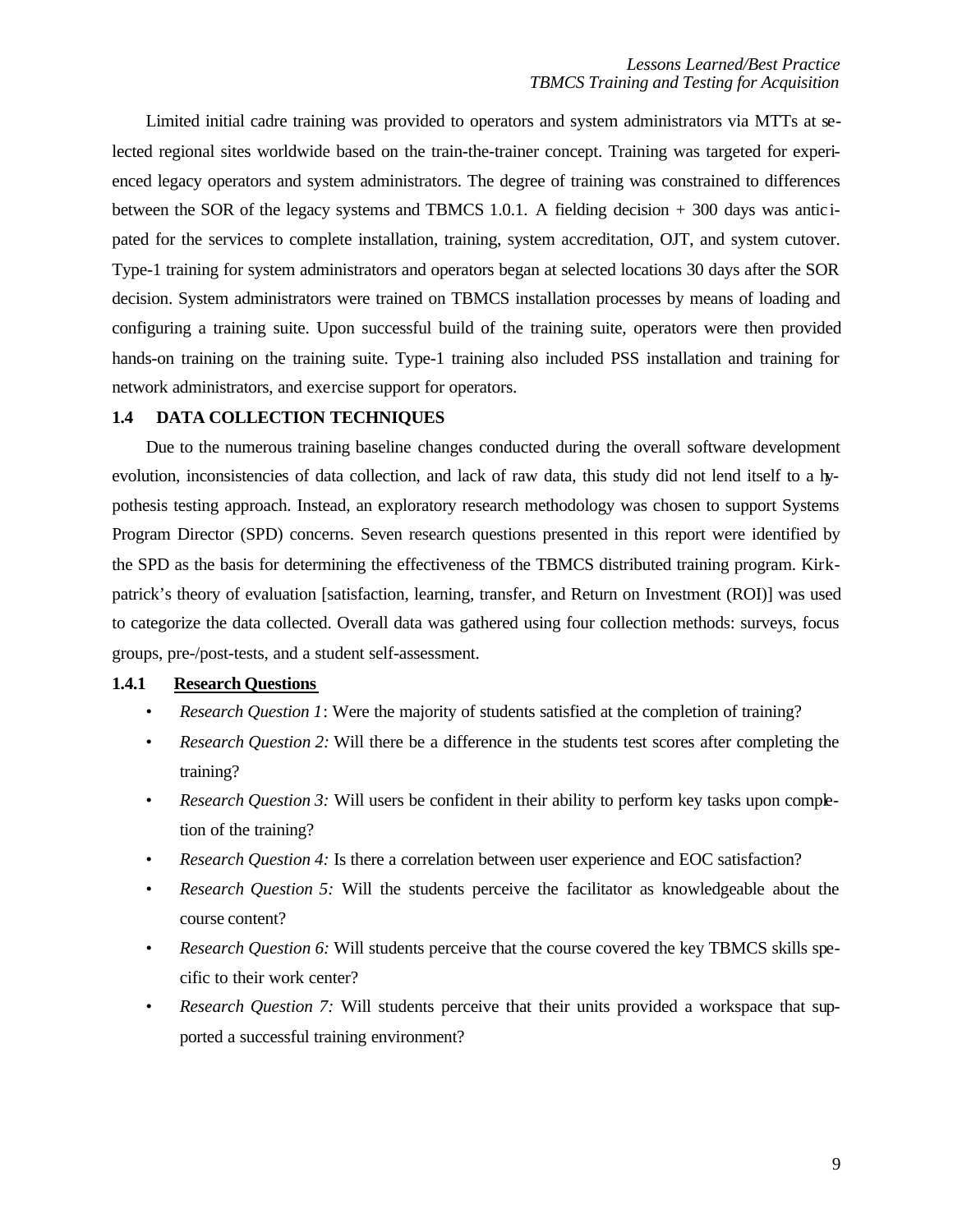### **1.4.2 Student Population**

Upon system fielding, the total TBMCS user population is anticipated to be 5,000 multi-service system administrators, operators and network administrators. The train-the-trainer methodology trained a limited cadre of approximately 800 with MTTs at 21 locations. The trainees are geographically dispersed throughout multiple locations in the Continental United States (CONUS), and Pacific and European countries. AFI 13-1AOC, Volume 3, identifies the duty positions associated with the force-level operation of an air operations system. TBMCS operators, system administrators, and network administrators include contractors, military enlisted personnel, and officers. Students are both female and male, and range in age from 20-45 years with various educational backgrounds and experience levels. Training was conducted at the students' home station. A force-level operator course, a system administrator course and a PSS course were taught at 21 locations. The total Trained Personnel Requirement (TPR) is better understood based upon focus group discussions and System Program Office (SPO) observation during fielding. TPR for total joint operators is approximately 1350, joint system administrators is 300, and joint network administrators is 100.

### **1.4.3 Data Collection Model**

The reason for evaluation is to determine the effectiveness of a training program. When the evaluation is done, we can hope that the results are positive and gratifying, both for those responsible for the program and for upper-level managers who will make timely decisions based on evaluation results. To demonstrate the effectiveness and value of the TBMCS distributed training program, Kirkpatrick's theory of evaluation was used. The following theories were evaluated prior to selecting a model:

- Kirkpatrick's Theory of Evaluation
- Stufflebeam CIPP model
- Stakes Countenance Model
- Sanders and Nifziger Checklist
- Gowin and Millman QUEMAC model
- Worthen and Sanders Scriven's MEC (meta-evaluation checklist)

Kirkpatrick's model was designed for practitioners in the training field who plan, implement, and evaluate training programs. It was primarily chosen over the other models due to high usage rates, and validity for use by industry and Government. Figure 1.4-1 shows the Kirkpatrick IV Levels of Evaluation.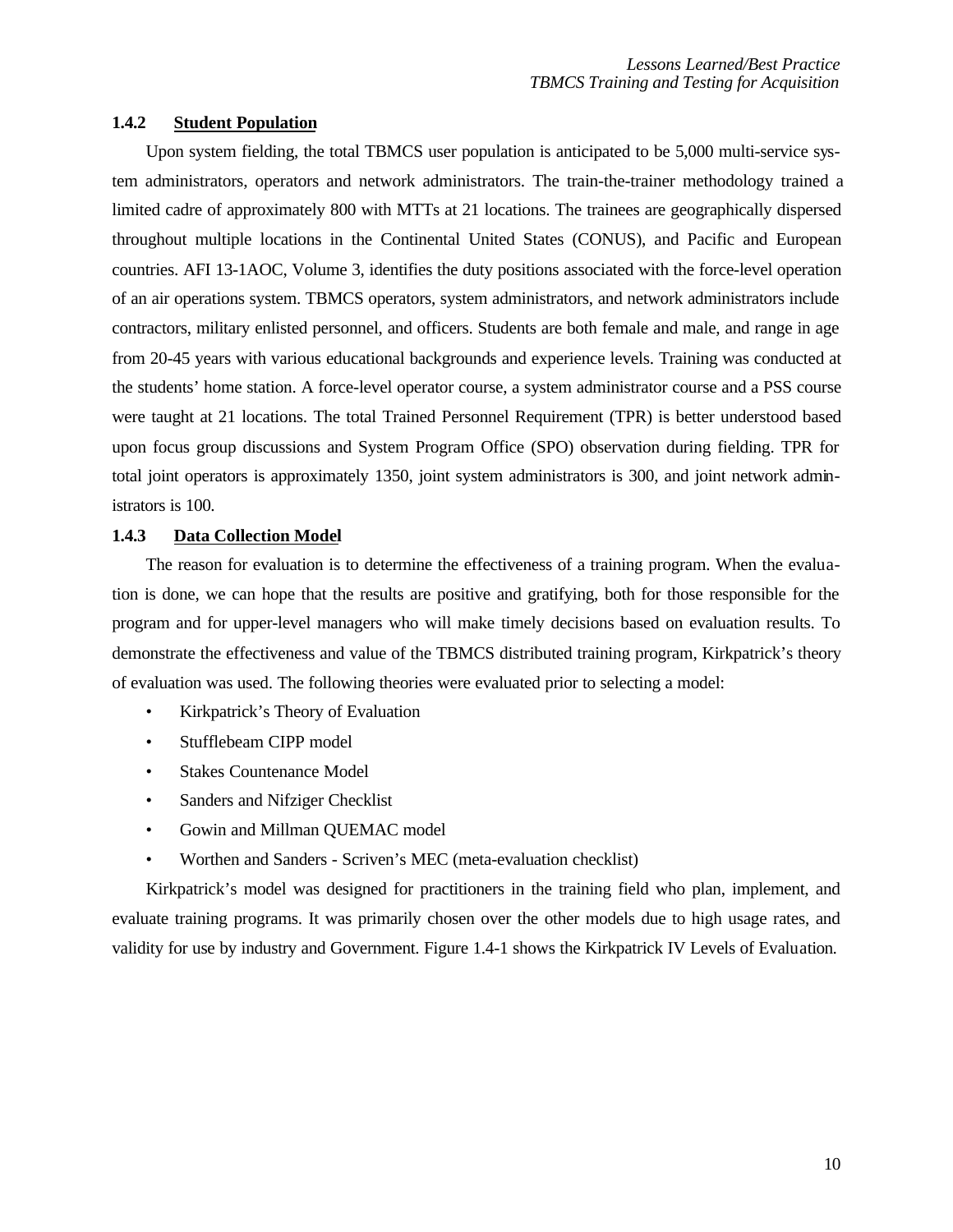| Level          | <b>Evaluation</b>       | <b>Explanation</b><br><b>TBMCS Data Gathering</b>                                                                                                                 |                                                                                                                                                                                                                          |
|----------------|-------------------------|-------------------------------------------------------------------------------------------------------------------------------------------------------------------|--------------------------------------------------------------------------------------------------------------------------------------------------------------------------------------------------------------------------|
|                | Reaction                | Assesses participants' initial reactions to<br>a course. This in-turn, offers insights into<br>participants satisfaction with a course, a<br>perception of value. | A questionnaire was used to gather<br>quantitative data. A focus group was<br>conducted to gather qualitative data                                                                                                       |
| $\mathbf{I}$   | Learning                | Assesses the amount of information that<br>participants learned.                                                                                                  | A knowledge-based pre- and post-test<br>was used to assess the amount of infor-<br>mation learned.                                                                                                                       |
| $\mathbf{III}$ | Transfer                | Assesses the amount of material that<br>participants actually use in everyday<br>work after taking the course.                                                    | Students were asked to rate their ability<br>to perform key tasks after training                                                                                                                                         |
| IV.            | <b>Business Results</b> | Assesses the financial impact of the<br>training course on the bottom line of the<br>organization six months to two years<br>after course completion.             | Collecting data to identify experience<br>levels, turnover rates, changing experi-<br>ence levels during test, and operational<br>readiness inspection results is a longitu-<br>dinal study not included in this report. |

# **Figure 1.4-1. Kirkpatrick IV Levels of Evaluation**

# **1.4.4 Instrumentation**

Overall data was gathered using four collection methods:

- Surveys
- Focus Groups
- Pre-/Post-tests
- Student Self Assessment

### **1.4.4.1 Survey**

The specific objectives of the survey were to obtain:

- valuable feedback to help evaluate the program
- comments and suggestions for improving the program
- quantitative information that can be used to establish standards of performance for future programs as explained in Kirkpatrick's Level I Evaluation-Reaction
- quantitative feedback to be used with the survey to validate user satisfaction as explained in Kirkpatrick's Level I Evaluation-Reaction

# **1.4.4.2 Focus Group**

Focus groups are moderated group discussions designed to encourage free-flowing disclosures between students. TBMCS focus groups included ESC training representatives and students. Focus groups collect qualitative data and offer rich insights into the subject matter. Group dynamics and shared ideas provide results not obtainable from other research methods.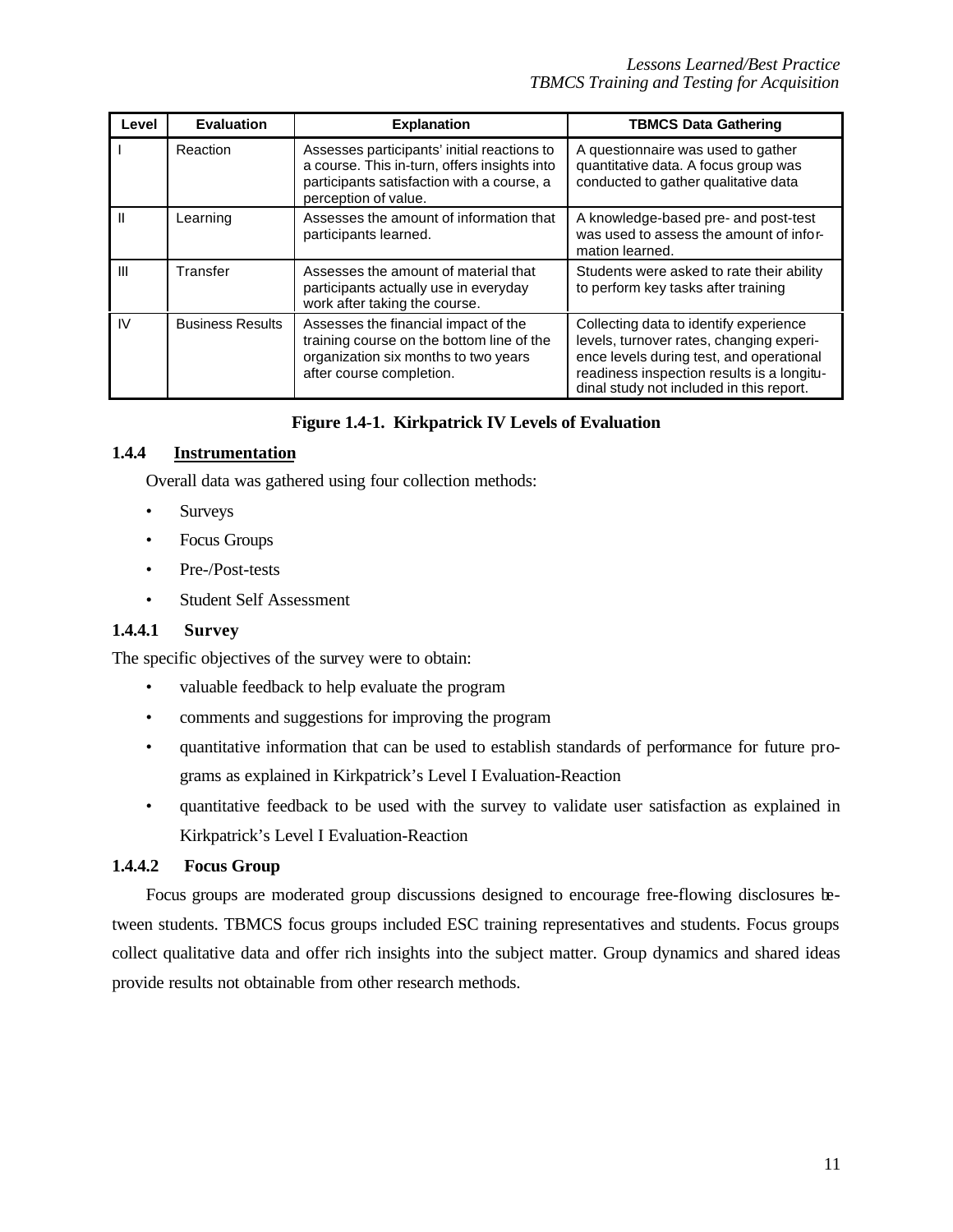Specific objectives of this focus group were to:

- Obtain qualitative feedback to be used with the Survey to validate user satisfaction as explained in Kirkpatrick's Level I Evaluation-Reaction
- Identify a) user expectations, b) the satisfaction level, c) problems occurred, and d) areas for improvement.

# **1.4.4.3 Pre-test**

Standardized tests are designed to fairly measure student achievement in different academic subjects. TBMCS test questions supporting training objectives were originally identified in the design phase as the TBMCS training material was developed.

The specific objectives of the pre-test were to:

- obtain initial data to compare with the post-test to validate the transfer of knowledge as explained in Kirkpatrick's Level II Evaluation–Learning
- Help instructors determine the strengths and needs of students in order to work with them to improve their individual academic skills
- Provide information to instructional designers to help determine how well training assisted users in learning

# **1.4.4.4 Post-test**

At the completion of training, the pre-test, administered prior to the training, was re-administered as a post-test to all students to determine if the students' knowledge had improved.

The specific objectives of the survey were to:

• Correlate pre- and post-test scores to validate if a learning transfer took place as explained in Kirkpatrick's Level III–Learning

### **1.4.4.5 Self-Assessment**

The self-assessment allows the instructors to gain an awareness of the confidence a student has in their ability to complete key tasks. It is not necessarily an accurate evaluation of an individual's ability, but does indicate how confident the training has left them. It is an indirect indication of satisfaction with the training and how well they learned what was taught. A likert scale of 1-5 was utilized. 1=Can't perform; 2=Perform with over-the-shoulder assistance; 3=Perform with only on-line help; 4=Perform without assistance; 5=Did not attempt task. Questions identified in the self-assessment are shown as appendix 2. Specific objectives of the self-assessment were to:

- determine the extent to which a change in behavior occurred because of the training as  $\alpha$ plained in Kirkpatrick's Level III Evaluation-Behavior
- determine students perceived ability to complete tasks after training
- help instructors determine the strengths and needs of students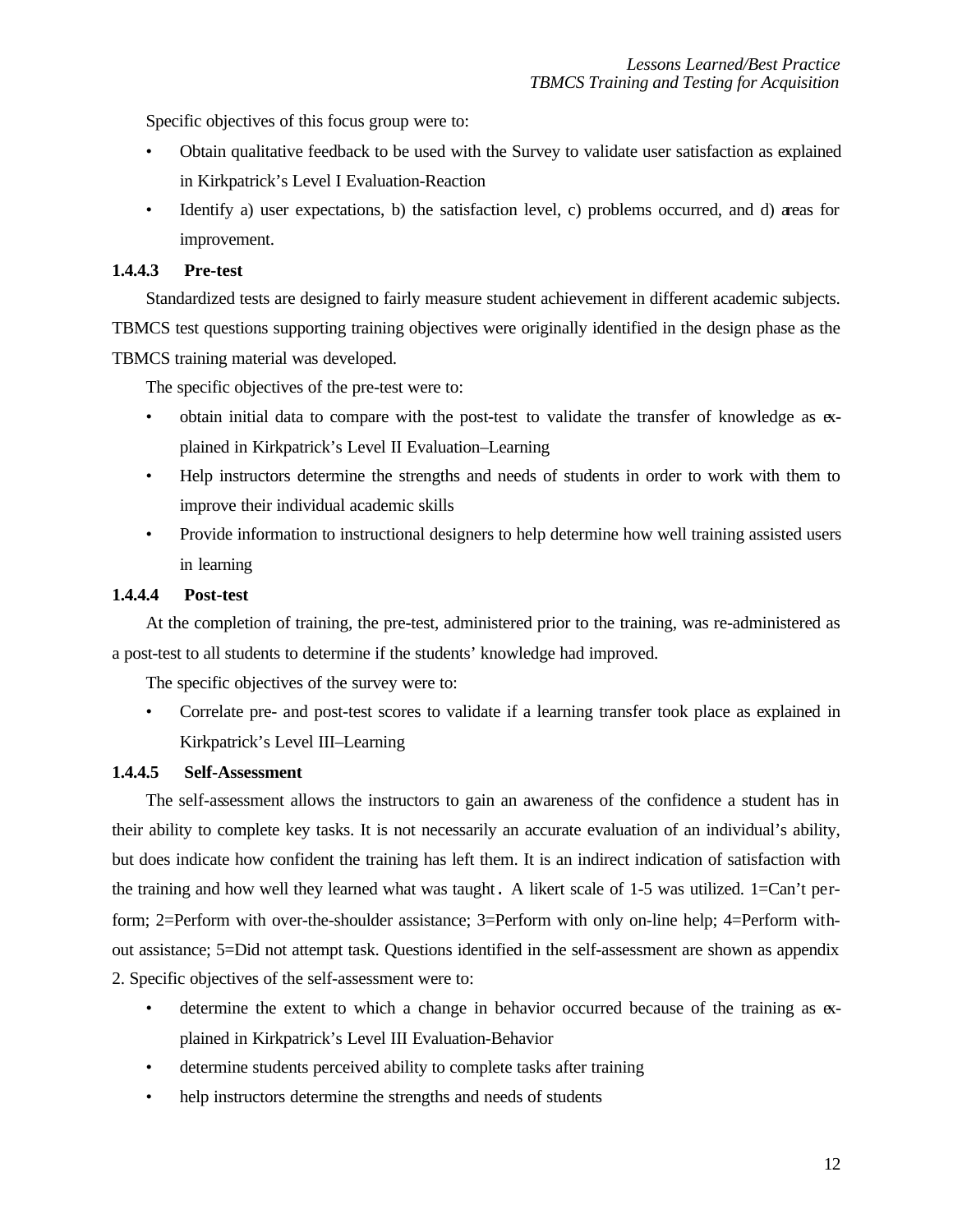- assist students in improving their individual academic skills
- assist in predicting if a change in behavior will occur during the first opportunity to utilize the skill set

### **1.5 FINDINGS**

A major goal of this study is to determine the impact of training. For purposes of this study impact is viewed as "measurable learning" and "student perception" of learning. Perception drives motivation and emotion. Emotion drives attention and, in turn, memory. Abell (2000) stated emotion is often a more powerful influence on behavior than logic. Thus, it is an important indicator of course satisfaction. The research questions below have been supported with quantitative data from the end of course critique, pre- /post-test scores, focus groups and observable behavior by the program office.

### *Research Question 1: Were the majority of students satisfied at the completion of training?*

Data indicated that 53.57% operators, 69.76 of system administrators, and 65.7% of PSS network administrators agreed that their expectations were met. Although the data reflect the majority of students being satisfied, the range is low, which means that training can continue to improve. Qualitative information from focus groups and observations conducted by the SPO reflected that many students had preconceived and/or negative attitudes in regard to the training. A common misconception was that the "TBMCS system" was unstable and difficult to use. Common observable negative attitudes appeared when students were required to learn via web-based training instead of instructor led. Students were often hostile, had short attention spans, and showed resistance to learn without the instructor. Additionally, when the instructor-led approach was used many students had "anti-contractor" preconceptions, which interfered with learning. Observable behaviors such as increased persistence and voluntary engagement in the task was seldom noticed by the Program Office.

# *Research Question 2: Will there be a difference in the students test scores after completing the training?*

Cumulative average gain for operators and system administrators was 37.5%. Student test questions are identified as learning objectives as the course is designed. With all students shifting from below average score (<75%) to above average (>75%) it can be presumed that learning objectives were met as a result of the instruction.

# *Research Question 3: Will users be confident in their ability to perform key tasks upon completion of the training?*

The student self-assessment instrument was used to determine the confidence level of the users in performing key tasks. Response rate of the student self-assessment was 45%. Of the 45% who responded, 1.4% stated they could not accomplish the key tasks, 91.4% stated they could complete the key tasks with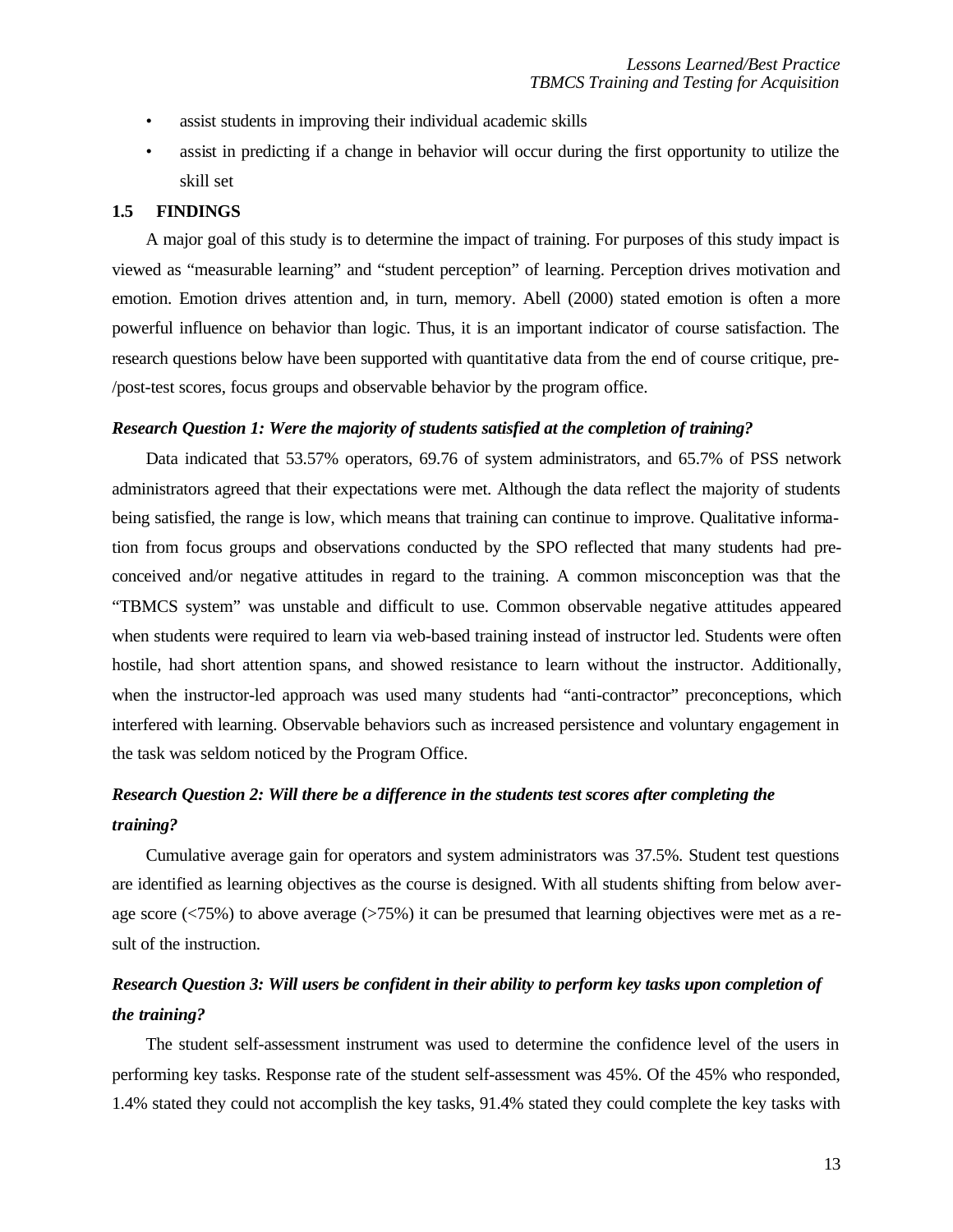over-the-shoulder help, on-line help, or without help, leaving 7.3% who did not attempt the task after training. Students' perception of their ability to perform key tasks is high. The key to maintaining this perception is to refresh these skills with OJT and continuous exercises.

#### *Research Question 4: Is there a correlation between user experience and EOC satisfaction?*

Data indicated 64.35 % of force-level operators possessed less than the required 12 months legacy experience compared to 12.54% of operators who did possess the course prerequisite of 12 months legacy experience. Data in indicated that 53.57% operators stated the course met their expectations. Data indicated an average of 48.96% of system administrator students possessed less than 12 months of required legacy experience compared to 31.43% of system administrators who did possess the 12-month legacy experience prerequisite. Data indicated that 69.76% of system administrators stated the course met their expectations. Although the majority of operators and system administrators did not meet the required course prerequisites of 12 months of legacy experience, there appears to be a correlation between higher experience and higher course satisfaction as indicated by the system administrators.

# *Research Question 5: Will the students perceive the facilitator as knowledgeable about the course content?*

A cumulative total of 72.55% of operator, system administrator and PSS students strongly agreed or agreed that the instructor was knowledgeable about the subject matter versus a cumulative total of 3.15% of students who strongly disagreed or disagreed that the instructor was knowledgeable about the overall course. This information reveals that the majority of students perceived the course instructors to be highly knowledgeable of the course content. Observations and focus groups indicated that students were frustrated with facilitator lack of knowledge when method of instruction was 100% web based; however, instructor credibility increased when method of instruction changed to instructor-led practical exercises.

# *Research Question 6: Will students perceive that the course covered the key TBMCS skills specific to their work center?*

Data indicated that a cumulative total of 61.73% of students strongly agreed or agreed that the training provided was specific to their duty center versus a cumulative total of 13.92% of students who strongly disagreed or disagreed that the training provided was specific to their duty center. This information reveals that most students perceived the training provided was specific to their duty center. Observations and focus groups indicate a correlation between user experience and user perception of the training being specific to their work center. Those students who did not meet the 12-month legacy experience prerequisite exhibited a lack of understanding of the TBMCS system, data flows between cells, and how their duty position related to the tasks and skills supported by TBMCS.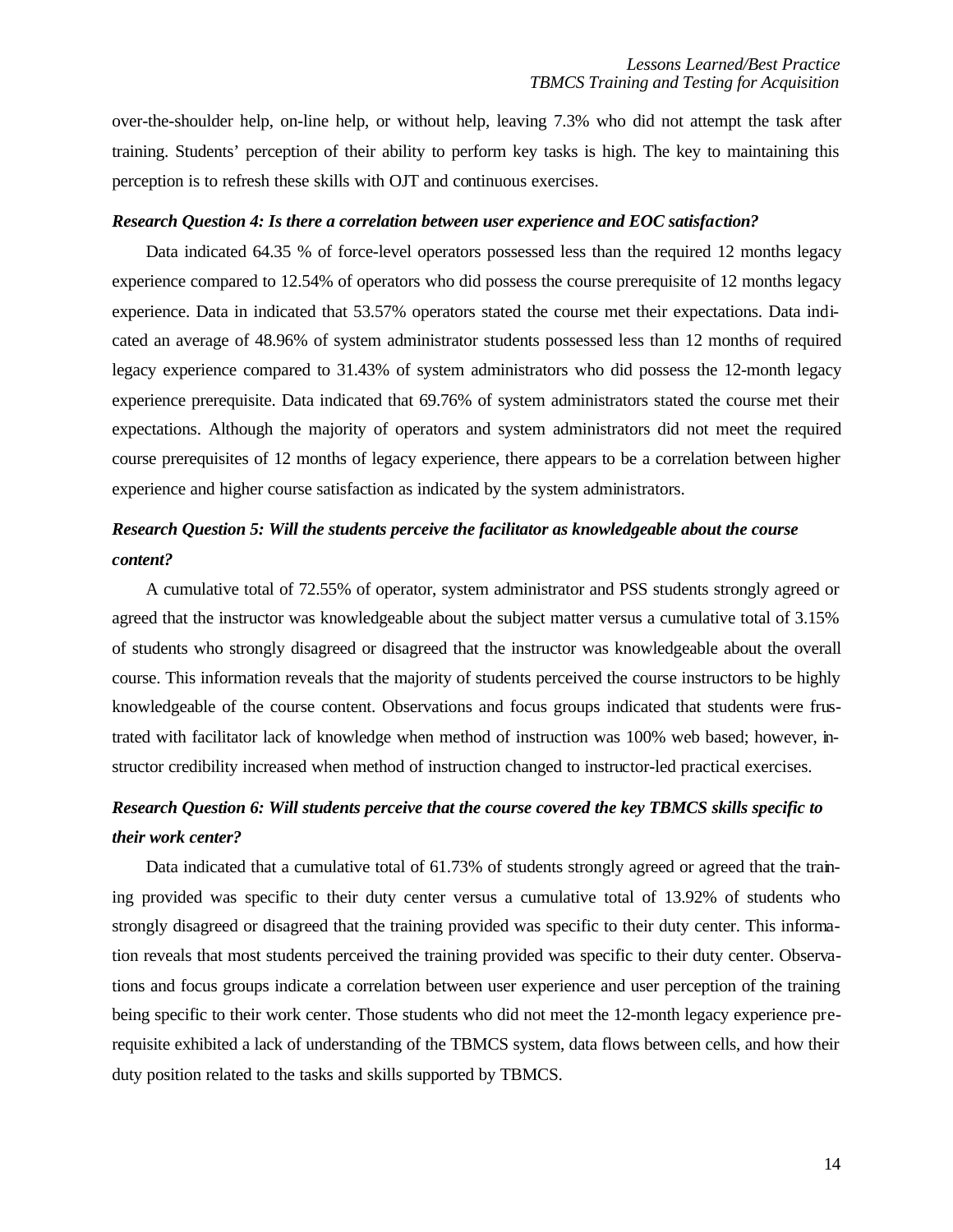# *Research Question 7: Will students perceive that their units provided a workspace that supported a successful training environment?*

Cumulative perceptions about the course environment (equipment, network connection, temperature, noise level, workspace) revealed an average of 57.93% of the students agreed that the course environment was acceptable. An average of 11.31% of the students agreed that the course environment needed improvement. Focus groups and observations revealed that students were often unhappy about the physical work environment due to lack of air conditioning, close proximity of other students, and high noise.

### **1.6 BARRIERS AND LIMITATIONS**

Seven barriers are identified as impediments to a successful implementation of the TBMCS distributed learning program. They are: inconsistent funding, change of training requirements, lack of established evaluation criteria, inconsistent On-the-Job-Training (OJT) programs after fielding, lack of technology planning, unknown factors for determining ROI, lack of local distance learning policy and management enforcement, and lack of awareness and understanding of changing roles and responsibilities for students and instructors in distance learning environments. These can be overcome if known in advance by the SPD and emphasis is placed on establishing processes to overcome these barriers. It is recommended that C2 program managers understand the respective impacts and consequences of these limitations as part of their decision making progress when allocating training budgets, identifying **e**sources, and establishing processes.

### **1.7 CONCLUSION**

The goals of this paper were to provide: a) a summative evaluation that identifies strengths, weaknesses, lessons learned, and best practices of the TBMCS training program, b) an in-depth analysis in assisting future C2 decision makers in determining what conditions distributed learning is likely to be effective in for future C2 systems, and c) a holistic view (context, input, process and product evaluation) of TBMCS training that shows the impact of training, not only on the individual but on the USAF as well.

### **1.7.1 Summative Evaluation**

A summative evaluation that identifies strengths, weaknesses, lessons learned, and best practices is best summarized as follows. Strengths are identified as having a flexible contract and training development contractor. The TBMCS procurement strategy was a cost plus contract with a best effort clause. Although this acquisition strategy resulted in considerably more risk on the government, it allowed for changes in scope as more COTS technology became available. A fundamental weakness was managing the contract due to the high attrition of military personnel from Permanent Change of Station (PCS) rotations and in-house transfers. The Air Force does not maintain a training Air Force Specialty Code (AFSC) for officer personnel. As a result, most Air Force personnel lacked skills in applying the ISD process and evaluating the various products. A significant lesson learned was in the evaluation of the course. To avoid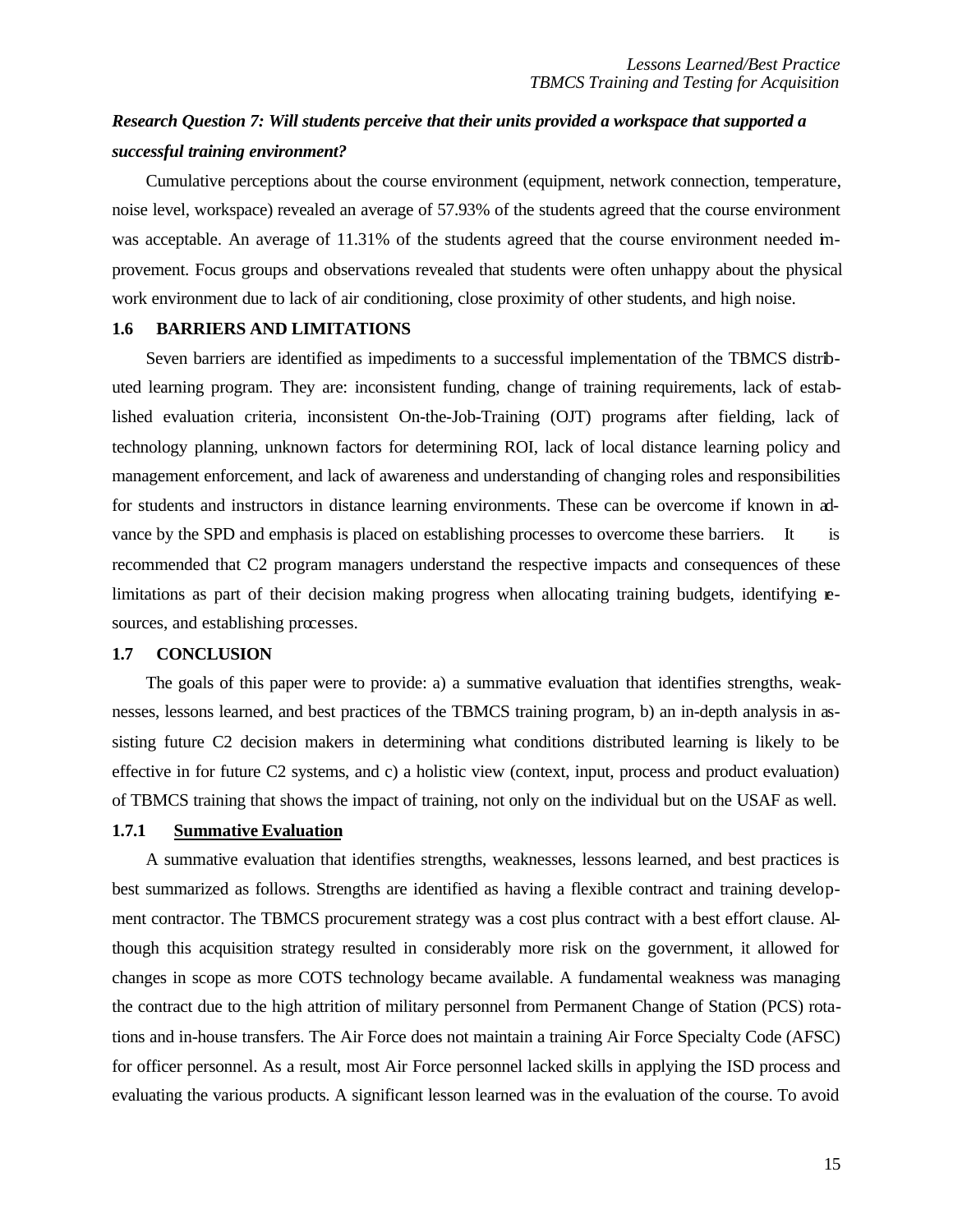controversy and scrutiny from the services, neither the developing contractor nor the office responsible for managing the contract should be in the position to administer and assess survey results. It would be advantageous to all services if an independent party conducted the evaluation of a multi-service training program. Best practices are identified as utilizing the ISD process as the basis to obtain requirements and to design/develop the most cost effective and efficient training to meet users' needs. It allows for user validation of requirements, multiple reviews of templates, prototypes, demos, and end products, and opportunities for stakeholder decisions when technical and cost trade offs are required.

### **1.7.2 DL Environment**

Determining the best condition for a distributed learning environment is challenging. A C2 SPD can have adequate funding, the best training materials, and deliver a quality product on time to all users in a traditional training environment. However, there are a myriad of obstacles that can contribute to the failure of the same training in a distributed learning environment. Prior to establishing a distributed learning environment decision makers must do their homework. The following questions are guides in determining if a supportive environment exists. Negative responses can quickly change a supportive environment into a hostile learning environment.

- Do distributed learning policies exist at national and local levels?
- Does my senior leadership embrace a vision that supports distributed learning?
- Do I have adequate and experienced personnel to administer and execute a training program in a distributed learning environment?
- Does my training contractor have experience in developing training and administering distance learning programs?
- Do I have control over the training budget?
- What is my commitment to a distributed learning in itiative if my budget is cut?
- Does my network infrastructure support anytime, anywhere, anyplace learning?
- What are the network bandwidth, security constraints, and latency rates at the distributed locations?
- Does the military culture support distributed learning environments?
- Do the training managers at the distance locations have a process in place to support a distributed learning environment?
- What organizations can I collaborate with, share lessons learned and best practices of distributed learning?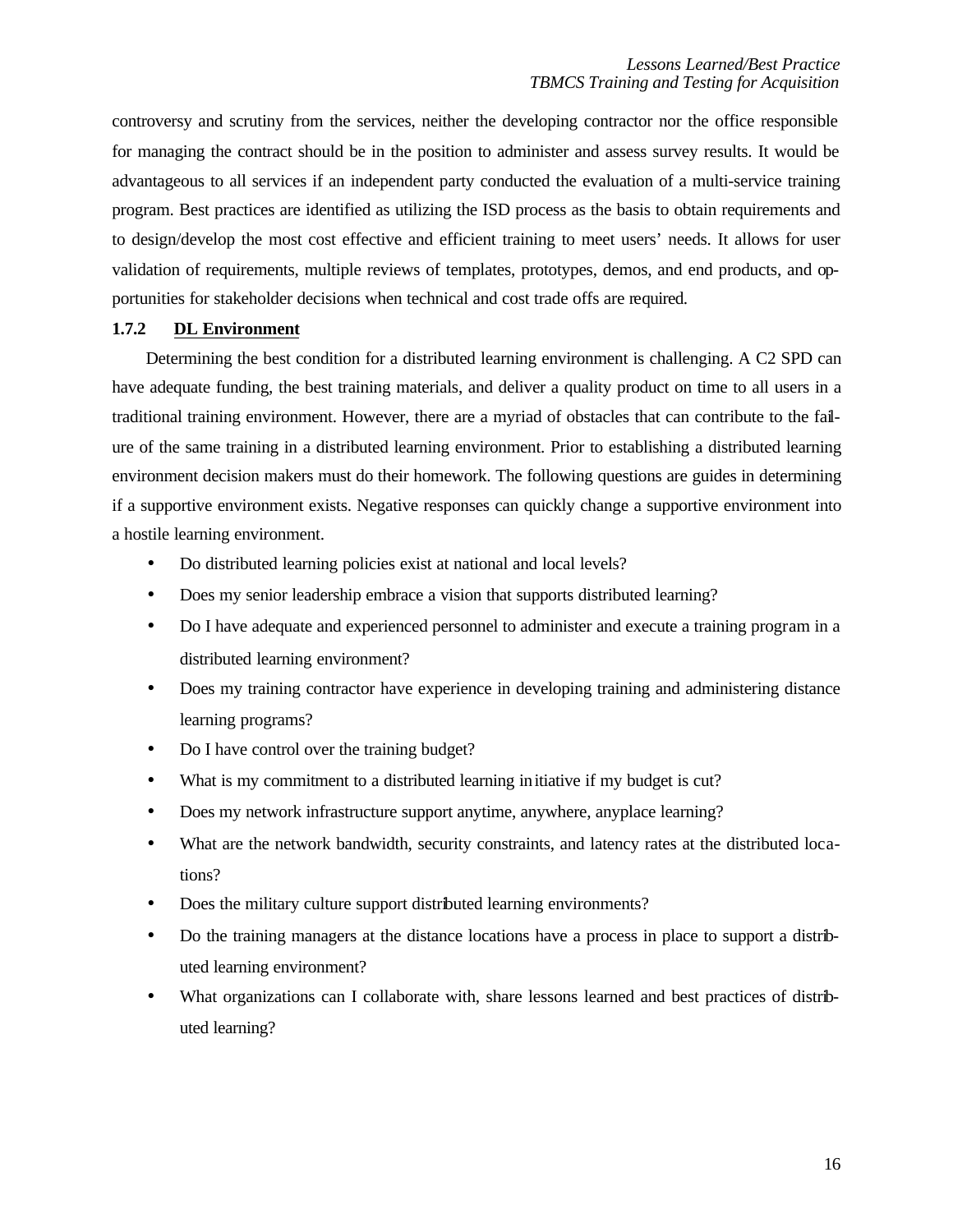### **1.7.3 Holistic View of Training**

A model for a holistic view of training is best described by Deming (2000). He identified a systems theory as "a network of interdependent components working together to achieve a common aim." Figure 1.7-1 tailors the systems theory to the training process. Input is defined as the requirements and regulations that feed the system. The ISD and MTT process is defined as the key processes to training during fielding. Process owners are defined as: AC2ISRC to ensure personnel receive Initial Qualification Test (IQT) prior to arriving at their duty station, ESC training contractor to design, develop and implement type-1 training, and the Major Commands (MAJCOMs) to ensure processes are in place for OJT and continuation training after type-1 training. Output is defined as a qualified C2 warfighter. Feedback is defined as qualitative and quantitative data provided by students after a course that is used to enhance future courses. The key to the systems theory is accountability. All process owners must complete their respective portion of the process in order to support the overall aim of the system. The aim of the system is defined as "a qualified C2 warrior". When process owners are not accountable, the system becomes dysfunctional and training objectives are not met. Without a proper training infrastructure the system as a whole cannot survive.



**Figure 1.7-1. Deming System Theory as it Applies to Training**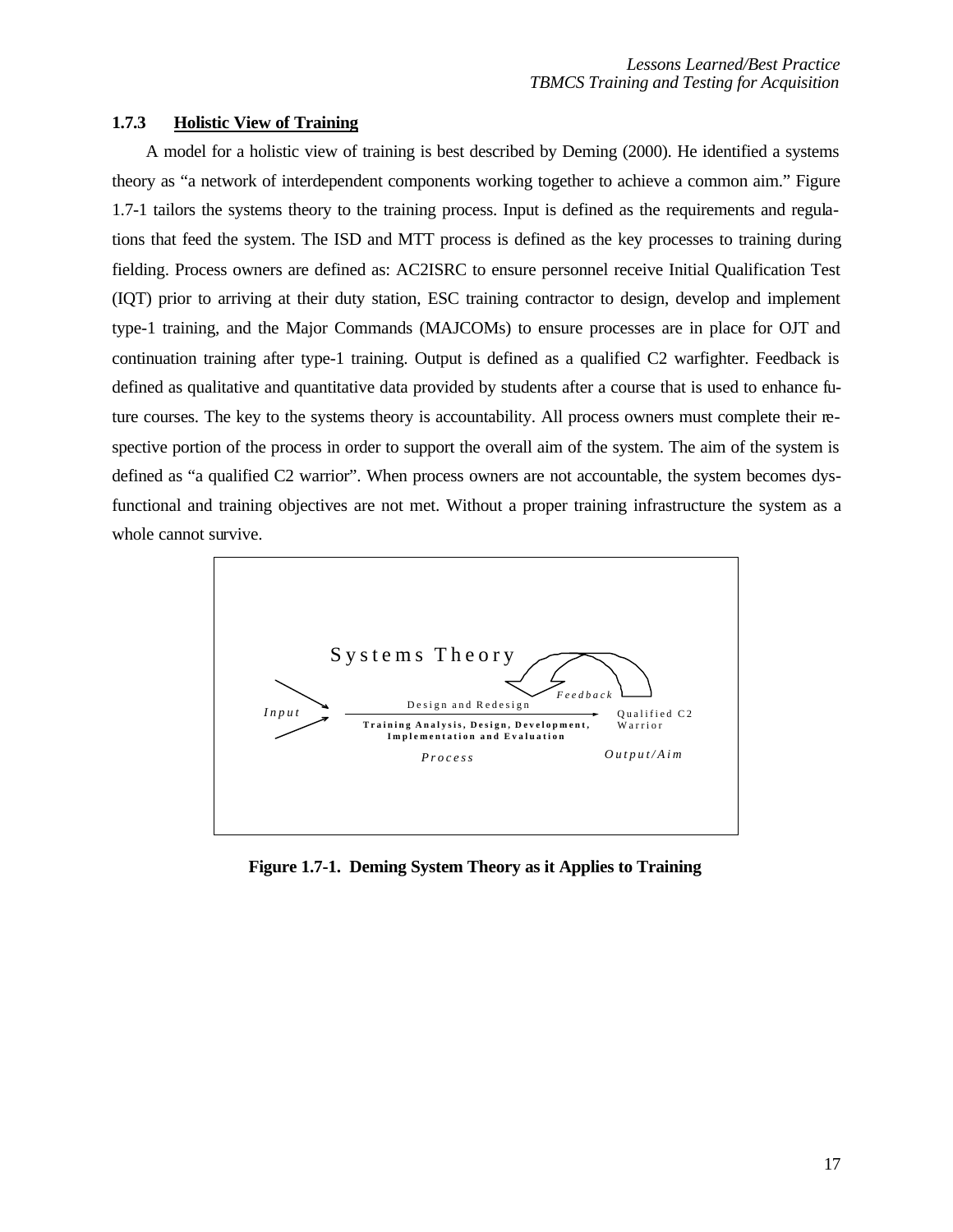### **2.0—IN RESPONSE TO THE WARFIGHTER**

### **TBMCS BACKGROUND**

The mission of TBMCS program is to develop, integrate, field, and maintain an evolving sequence of increasing capabilities for joint and combined forces. This computer-supported management of theater airborne assets is used in peacetime, exercise, and wartime environments at the force, ASOC and unit levels. "Force level" refers to the headquarters elements of an Air Force, Navy, or Marine operating command, or of a numbered air force, unified command, sub-unified command, joint task force, or combined (multi-national) command, whereas "unit-level" refers to the wings and squadrons, which take direction from the force level organization. ASOC refers to Air Support Operations Center that normally provides direct support to the senior Army ground force organization.

TBMCS provides automated command and control (C2) and decision support tools to improve the planning, preparation, and execution of joint air combat capabilities. The tools also provide C2 support for operations other than war, e.g., humanitarian, United Nations peacekeeping, etc. The system provides full support to force-level and unit-level warfighters throughout all phases of military operations: Readiness, Deployment, Employment, Sustainment, and Reconstitution.

TBMCS is the C2 system for the senior theater air commander, the Joint Force Air Component Commander (JFACC). It links the various organizational levels of air command, control and execution. TBMCS facilitates air battle planning, intelligence operations, and execution functions for all theater air operations. The system provides functional connectivity horizontally to other services and allies, and vertically among standard or air expeditionary wings, deployed units, and higher headquarters. TBMCS provides tasking for all air assets in the Area of Responsibility (AOR) and produces the joint Air Tasking Order (ATO). TBMCS is a modular system designed to build up or scale down capabilities accommodating variations in information sources, operating units, weapon availability, participating services and allies, dispersal requirements, and intensity of operations.

TBMCS provides the JFACC with the means to plan, direct, and control all theater air operations in support of command objectives and to coordinate with ground and maritime elements engaged in the same operation. The system fully supports peacetime training and daily operations as well as timely reaction to contingencies. TBMCS implements interoperability with other Command, Control, Communic ations, Computer and Intelligence (C4I) systems. TBMCS replaced legacy Air Force C4I systems supporting theater air operations: Contingency Theater Automated Planning System (CTAPS), Wing Command and Control System (WCCS), Combat Intelligence System (CIS), and ASOC Modernization program.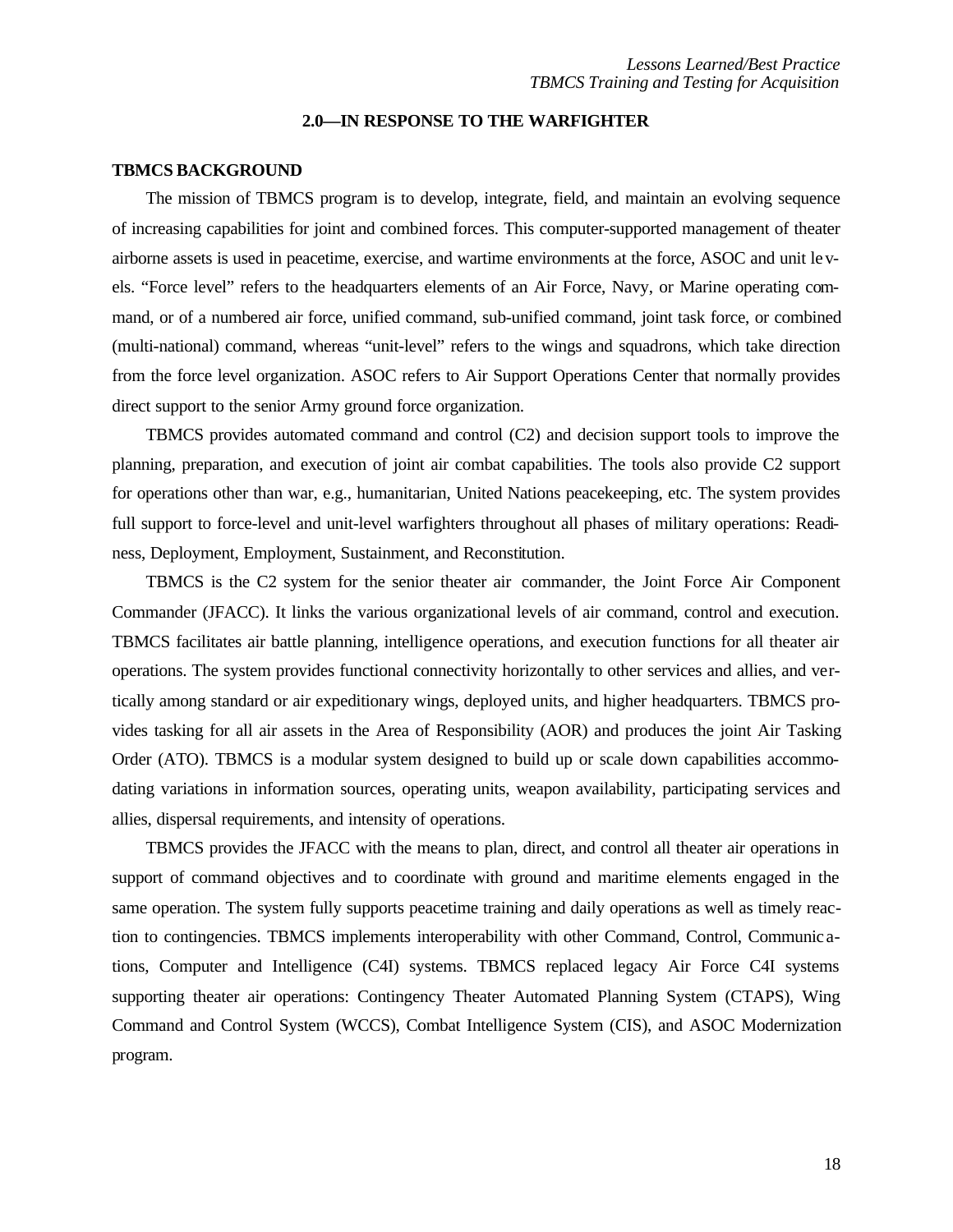TBMCS Version 1.0.1 established the TBMCS Common Core, which was the basis of future integration. This core foundation included the operating system and its utilities, network functionality, security features, common support functional capabilities, databases, and services necessary for system operation. Building on the core foundation, mission application products are integrated each year into a cohesive C2 system through an evolutionary acquisition program.

TBMCS also provides evolutionary automation features such as web enabled application environments coexisting with the Unix operating system environment. Another significant feature is the implementation of a common database design throughout TBMCS. This design allows common application access to common data and provides for improved information availability at all TBMCS sites through the use of data distribution. This is a significant paradigm shift away from reliance on formatted messages for information exchange.

### **2.1 TBMCS AND SEPTEMBER 11TH**

*On September 11th terrorists attacked New York and Washington, DC, murdering thousands of innocent people -- Americans and people from dozens of countries and all races and religions in cold blood. On October 7th, less than a month later, we had positioned coalition forces in the region, and we began military operations against Taliban and al-Qaeda targets throughout Afghanistan. Since that time coalition forces have flown over 2,000 sorties, broadcast 300-plus hours of radio transmissions, delivered an amazing 1,030,000 humanitarian rations to starving Afghan people…We are now fighting a new kind of war. It is unlike any America has ever fought before. Many things about this war are different from wars past-but, as I have said, one of those differences is not the possibility of instant victory…The attacks of September 11 were not days or weeks but years in the making. The terrorists were painstaking and deliberate, and it appears they may have spent years planning their activities. There is no doubt in my mind but that the American people know that it's going to take more than 24 days. Our task is much broader than simply defeating the Taliban or al-Qaeda—it is to root out global terrorist networks, not just in Afghanistan, but wherever they are, to ensure that they cannot threaten the American people or our way of life. This is a task that will take time to accomplish. Victory will require that every element of American influence and power be engaged.*

Nov 1 Defense Donald H. Rumsfeld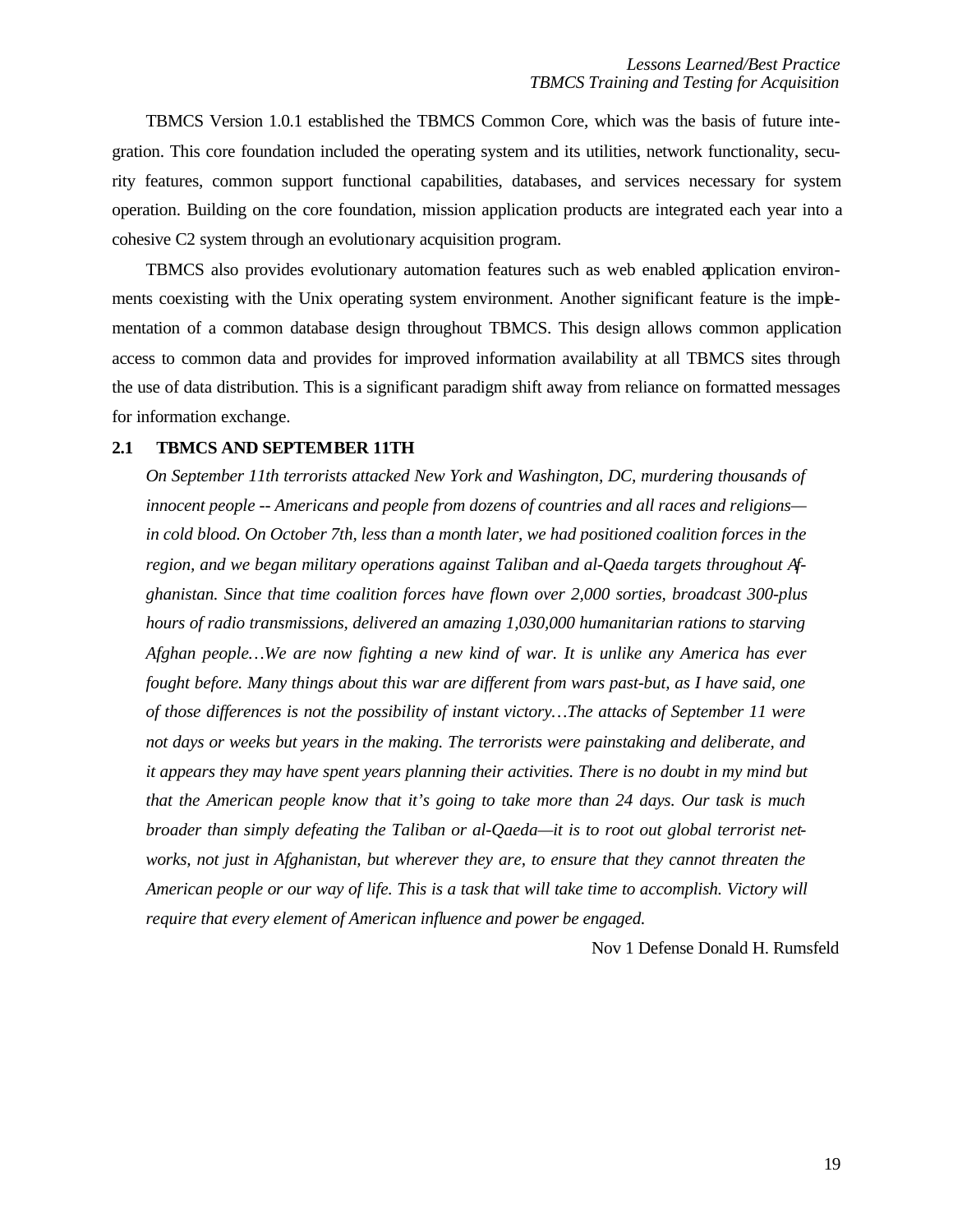#### **2.1.1 Operation Enduring Freedom**

The military phase of the War Against Terrorism began October 7, 2001 under the name "Operation Enduring Freedom." Since then, coalition forces have liberated the Afghan people from the repressive and violent Taliban regime. As President Bush and Secretary of Defense Donald Rumsfeld have said…"this is a different kind of war against a different kind of enemy. The enemy is not a nation—the enemy is terrorist networks that threaten the way of life of all peaceful people " (http://www.whitehouse.gov/homeland/).

TBMCS supported the Air Operations Center (AOC) at Prince Sultan Air Base, Saudi Arabia throughout all phases of the command and control cycle during Operation Enduring Freedom. TBMCS provided automation support in strategic planning, target analysis, defensive planning, airspace planning, and strategy to task analysis. The outputs of which provided the foundation for AOC personnel to conduct air battle planning, weaponry, developing precise airspace control measures, and a detailed air battle plan. TBMCS was also used by the AOC to provide tasking for the joint air battle forces, unit scheduling and mission preparation activities. TBMCS execution management applications provided timely execution of the air battle plan and allowed AOC personnel to react quickly to changing battlefield situations. TBMCS applications also supported mission analysis and reporting activities that fed back into the joint command and control process.

### **2.1.2 Operation Noble Eagle**

The mission of the Homeland Security Department is to protect the American people against terrorist attack. Operation Noble Eagle was the official name given to the homeland defense and civil support services in response to September 11th. The North American Aerospace Defense (NORAD) Command is a binational, United States and Canada, organization charged with the missions of aerospace warning and aerospace control for North America. TBMCS was installed in the CONUS NORAD Region (CONR) and Alaskan NORAD Region (ANR) to facilitate air sovereignty and air defense of the airspace of Canada and the United States. TBMCS was utilized by AOC operators at CONR and ANR in a defensive mode for airspace control, coordination, and management.

### **2.2 ESC/AC SUPPORT TO THE WARFIGHTER**

TBMCS v.1.0.1 installation was completed just days prior to the September  $11<sup>th</sup>$  tragedy. Navy, Air Force, and Marine warfighters in various AOCs and Tactical Air Component Centers throughout the world have been trained to use TBMCS to assess the intelligence threat, create air control orders, air tasking orders, air battle plans, schedule missions, and request close air support. Locations supporting Operation Enduring Freedom, and Noble Eagle contacted ESC/AC to request additional training to escalate the learning curve for their units. ESC/AC and the developing contractor quickly responded to the users request. ESC provided the necessary HW to operate TBMCS, and numerous Subject Matter Experts (SME) were immediately deployed to assist the warfighter. TBMCS users thrived with the just-in-time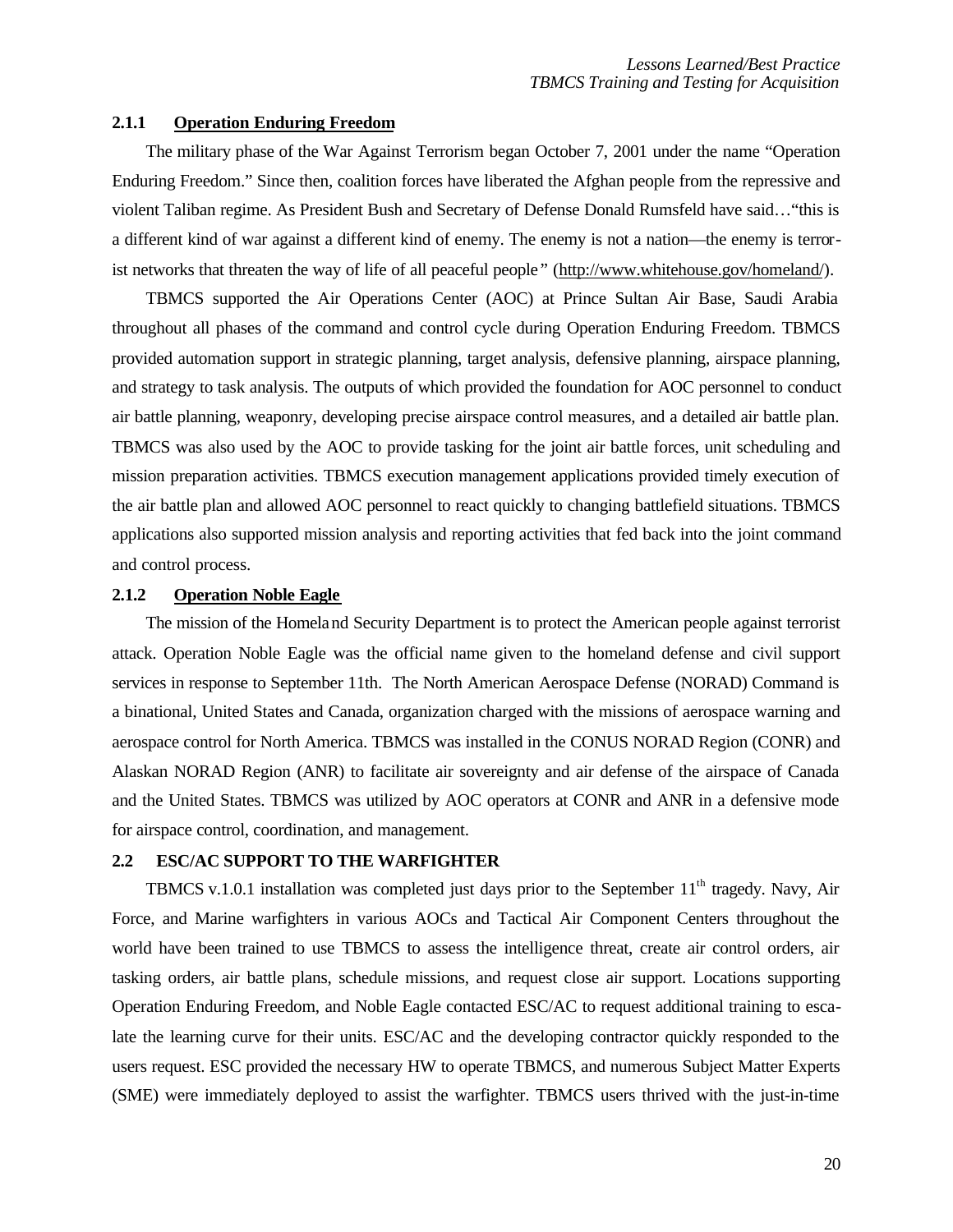training environment, and over-the-shoulder help provided by ESC/AC and contractor SMEs. The webbased training materials previously developed were copied onto CD-ROMs and distributed to various sites to be used for refresher and on-the-job training for military personnel activated for duty. ESC/AC's response in the cry for freedom and security of the United States was benevolent, flawless, and valuable.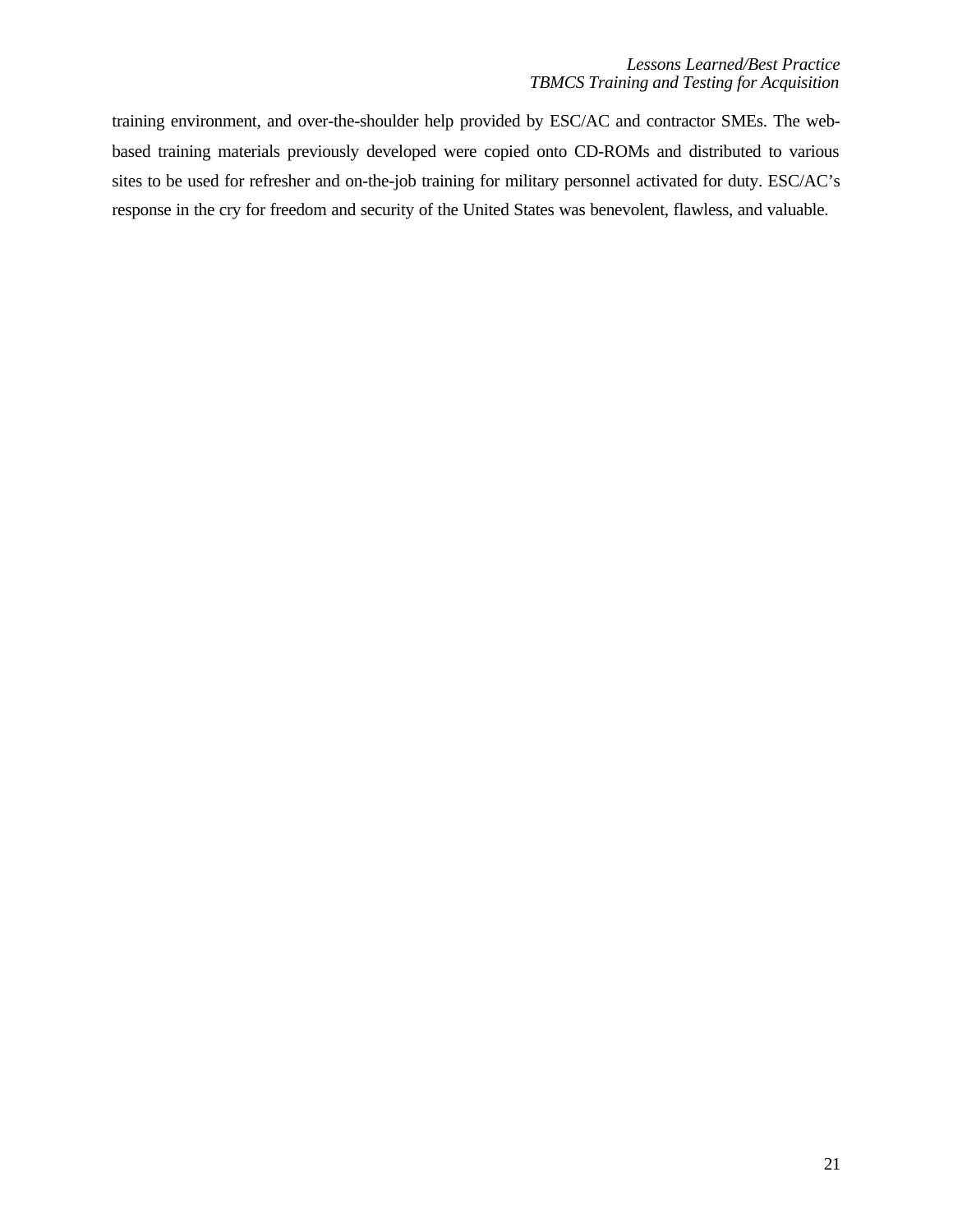### **3.0—EVOLUTIONARY ACQUISITION**

### **3.1 ACQUISITION POLICY**

Air Force Instruction (AFI) 63-123 identified evolutionary acquisition as a nontraditional, overarching acquisition strategy that a program can use to develop and field a core capability meeting a valid requirement with the intent to develop and field additional capabilities in successive increments. An increment is defined as a distinct set of planned activities supporting the goal of delivering an operational capability to the user. The suggested schedule delivery of each increment is 18 months or less, with possible simultaneous increments. The result of an EA strategy is a continual evolution of a system toward fulfilling its overarching operational requirements with the ability to incrementally refine requirements and exploit opportunities as they arise. The use of a spiral development process is intended to be the primary development methodology for two types of modernization activities: 1) Evolutionary Acquisition Programs, and 2) C2 related technology demonstrations/experiments. The result is operational requirements that will evolve in parallel with system capabilities through an iterative process of idea generation rapid prototyping, technology insertion, and operational testing.

#### **3.2 OPERATIONAL TEST AND EVALUATION POLICY**

DoD Instruction 5000.2-R states that the test and engineering strategy shall provide information about risk and risk mitigation, provide empirical data to validate models and simulation, evaluate technical performance and system maturity, and determine whether systems are Operationally Suitable, Survivable and Effective (OSS&E), against the threat detailed in the system threat assessment.

AF Manuals 99-111 and AFI 99-101, and AFI 99-102 provide specific information about how the Air Force Test and Evaluation (T&E) process applies to test and evaluation of C4I systems. The purpose of Operational Test and Evaluation (OT&E) is to ensure the Air Force acquires and maintains OSS&E systems that meet user requirements. The OT&E process is based on the principle of predict—test—and compare. The Air Force acquisition and test community develops a hypothesis as a prediction of performance, the test is executed, and the data analyzed and compared to the original hypotheses or prediction. If the identified risk is acceptable, the test is complete. If the risk is not acceptable, refinements are made and the test is then repeated.

### **3.3 OT&E ADVANTAGES FOR TBMCS TESTING**

When the OT&E process is followed, OT&E is an unbiased systematic event that provides valuable information. Throughout the life cycle of a system, T& E facilitates delivery of high quality products to the user. OT&E contributes and fulfills four primary objectives:

- identifies, assesses, and reduces the risk that costly hidden flaws remain in the system
- demonstrates the system is functioning as expected and will meet the needs of the users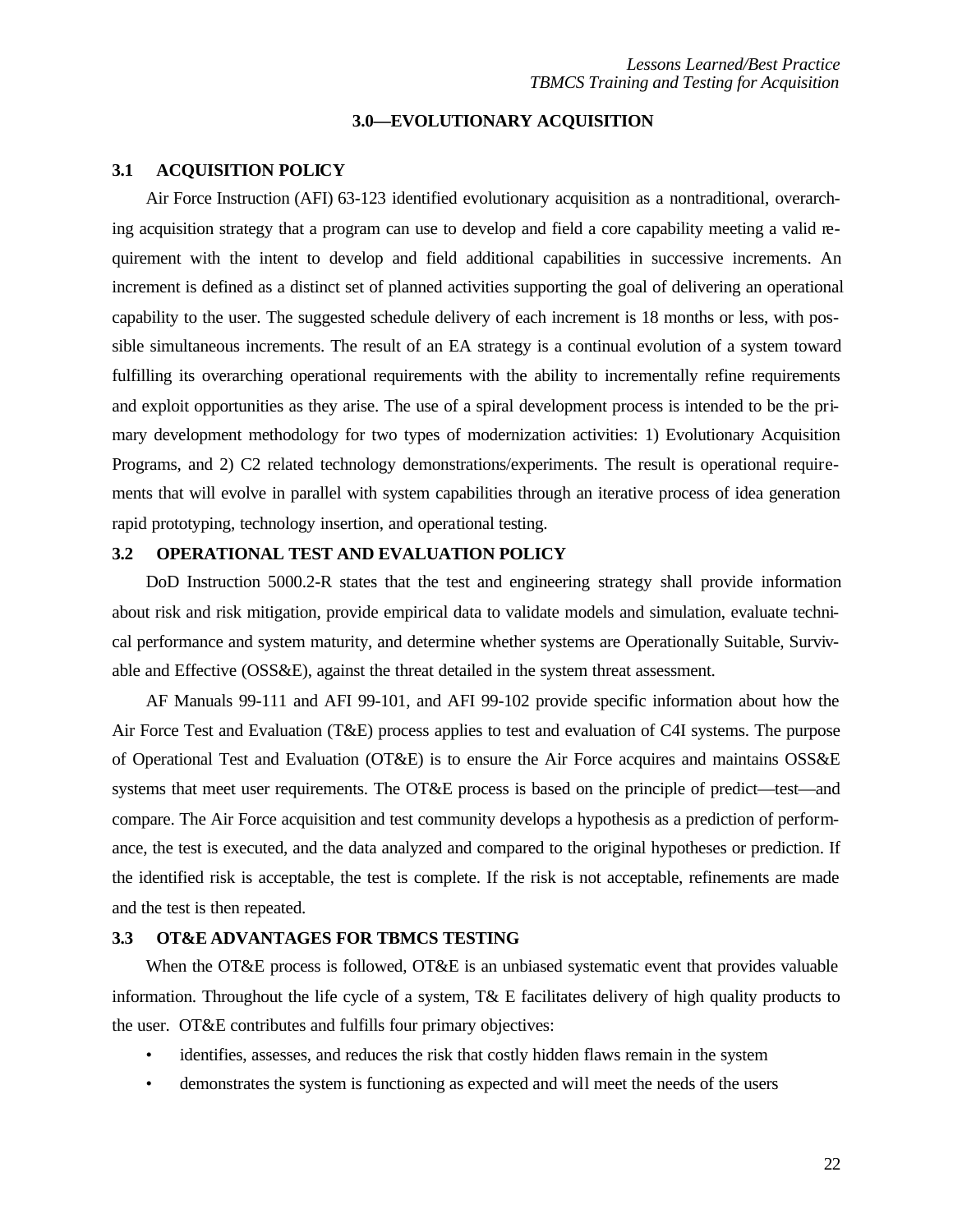- ensures OSS&E of the system
- contributes timely, accurate, and affordable information to support life cycle acquisition and logistic decisions

#### **3.4 OT&E DISADVANTAGES FOR TBMCS TESTING**

Programs using spiral development require some form of combined and/or joint testing. Testers must collaborate as much as possible through the test planning working group and teaming arrangements. A barrier to successful testing in TBMCS was reaching mutual agreement on test procedures within the joint community. DoD 5000.2-R identifies a life cycle management framework that states policies and principles for all DoD acquisition programs. This acquisition process is structured in logical phases separated by major decision points called milestones. AFI 63-123 is an Air Force acquisition unique instruction that recommends acquisition strategies that quickly adapt to evolving requirements and shortening technology lifecycles. Traditional DoD acquisition processes developed during the cold-war era were oriented toward larger systems designed for unique military requirements and are not often suitable for today's rapid technology changes and continuous requirement refinements. Although the goals for C2 systems are easily understood, they are Air Force centric. Thus, implementing the evolutionary acquisition strategy required substantial tailoring of the traditional acquisition milestones and phases in DoD 5000.2-R in order to accomplish Air Force specific C2 system goals.

#### **3.5 FUTURE CHALLENGES**

Evolutionary acquisition and spiral development are methods that will allow us to reduce our cycle time and speed the delivery of advanced capability to our warfighters. These approaches are designed to develop and field demonstrated technologies for both hardware and software in manageable pieces. Evolutionary acquisition and spiral development will also allow insertion of new technologies and capabilities over time. There are two basic approaches to evolutionary acquisition. In one approach the ultimate functionality can be defined at the beginning of the program, with the content of each deployable increment determined by the maturation of key technologies. In the second approach, the ultimate functionality cannot be defined at the beginning of the program, and each increment of capability is defined by the maturation of the technologies matched with the evolving needs of the user. Regardless of the approach the Air Force will always face three challenges; doing more with less, changing the way we do business, and mentoring others on the new processes. Continuous mission support requests resulting from the September 11th tragedy has left the Air Force with a limited manpower pool to obtain support for system testing and training. The acquisition community can expect to provide the same level of support with fewer personnel. Shifting from old practices and incorporating new processes requires a major paradigm transformation for acquisition professionals. Change agents are needed and mentors are encouraged to revolutionize day-to-day acquisition performance.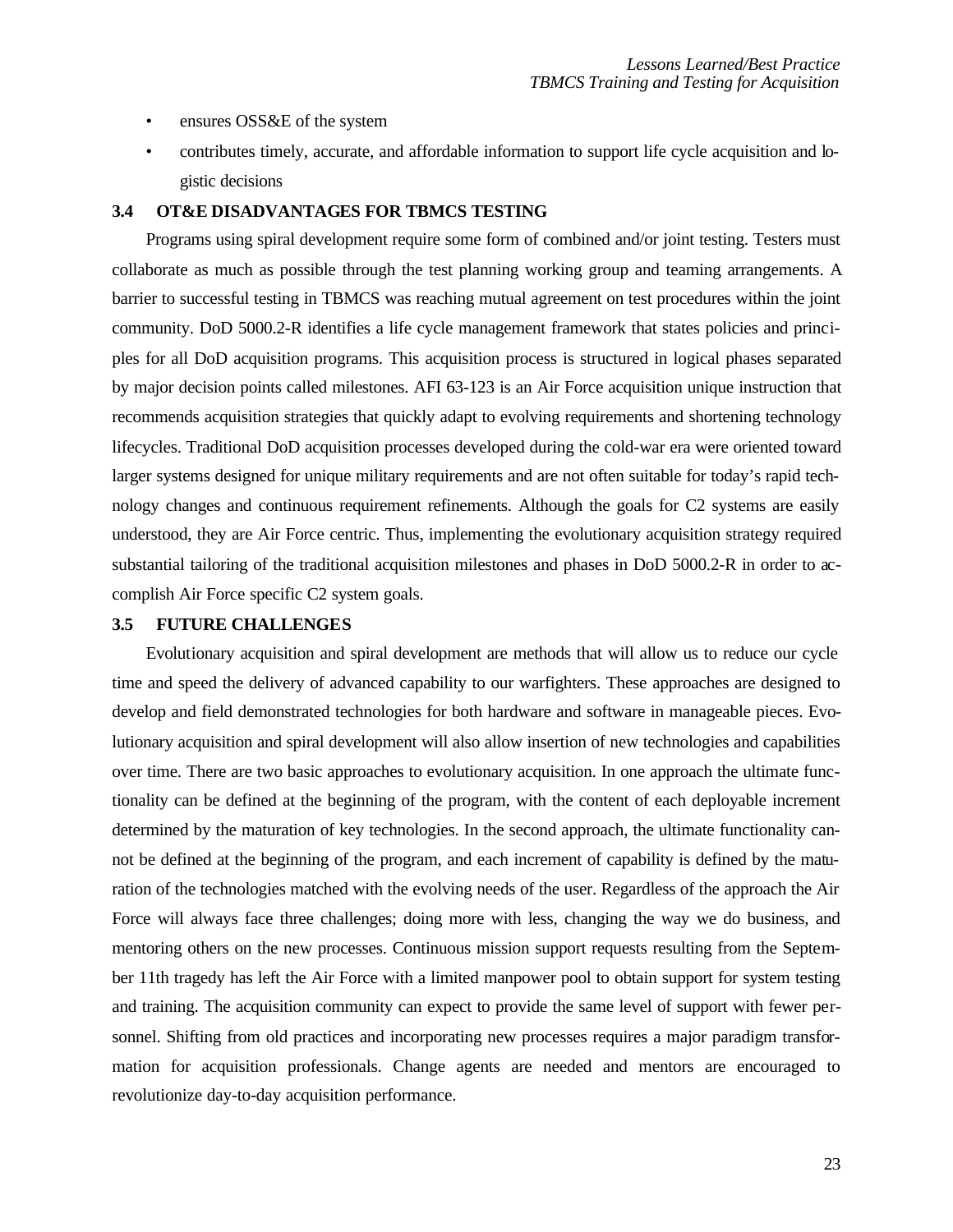### *Lessons Learned/Best Practice TBMCS Training and Testing for Acquisition*

# **4.0—GLOSSARY AND REFERENCES**

# **4.1 GLOSSARY**

| ADL               | <b>Advanced Distributed Learning</b>                         |
|-------------------|--------------------------------------------------------------|
| <b>AETC</b>       | Air Education Training Command                               |
| AF                | Air Force Instruction                                        |
| <b>AFSC</b>       | Air Force Specialty Code                                     |
| <b>ANR</b>        | Alaska NORAD Region                                          |
| <b>AOC</b>        | <b>Air Operations Center</b>                                 |
| <b>AOR</b>        | Area of Responsibility                                       |
| <b>ASOC</b>       | <b>Air Support Operations Center</b>                         |
| <b>ATO</b>        | Air Tasking Order                                            |
| C <sub>2</sub>    | <b>Command and Control</b>                                   |
| C4I               | Command, Control, Communications, Computers and Intelligence |
| CAFC <sub>2</sub> | <b>Combat Air Force Command and Control</b>                  |
| <b>CIS</b>        | Combat Intelligence System                                   |
| <b>CONR</b>       | <b>CONUS NORAD Region</b>                                    |
| <b>CONUS</b>      | <b>Continental United States</b>                             |
| <b>COTS</b>       | Commercial-Off-the-Shelf                                     |
| <b>CTAPS</b>      | Contingency Theater Air Planning System                      |
| DL                | <b>Distance Learning</b>                                     |
| DoD               | Department of Defense                                        |
| <b>EOC</b>        | End of Course                                                |
| <b>ESC</b>        | Electronic Systems Center                                    |
| <b>IAW</b>        | In Accordance With                                           |
| <b>HTML</b>       | <b>Hypertext Markup Language</b>                             |
| HW                | Hardware                                                     |
| <b>IMI</b>        | Interactive Multimedia Instruction                           |
| IQT               | <b>Initial Qualification Test</b>                            |
| <b>ISD</b>        | <b>Instructional Systems Development</b>                     |
| <b>JAO</b>        | Joint Air Operations Center                                  |
| <b>JAOTPT</b>     | Joint Air Operations Training Planning Team                  |
| <b>JCCB</b>       | Joint Configuration Control Board                            |
| <b>JFACC</b>      | Joint Force Air Component Commander                          |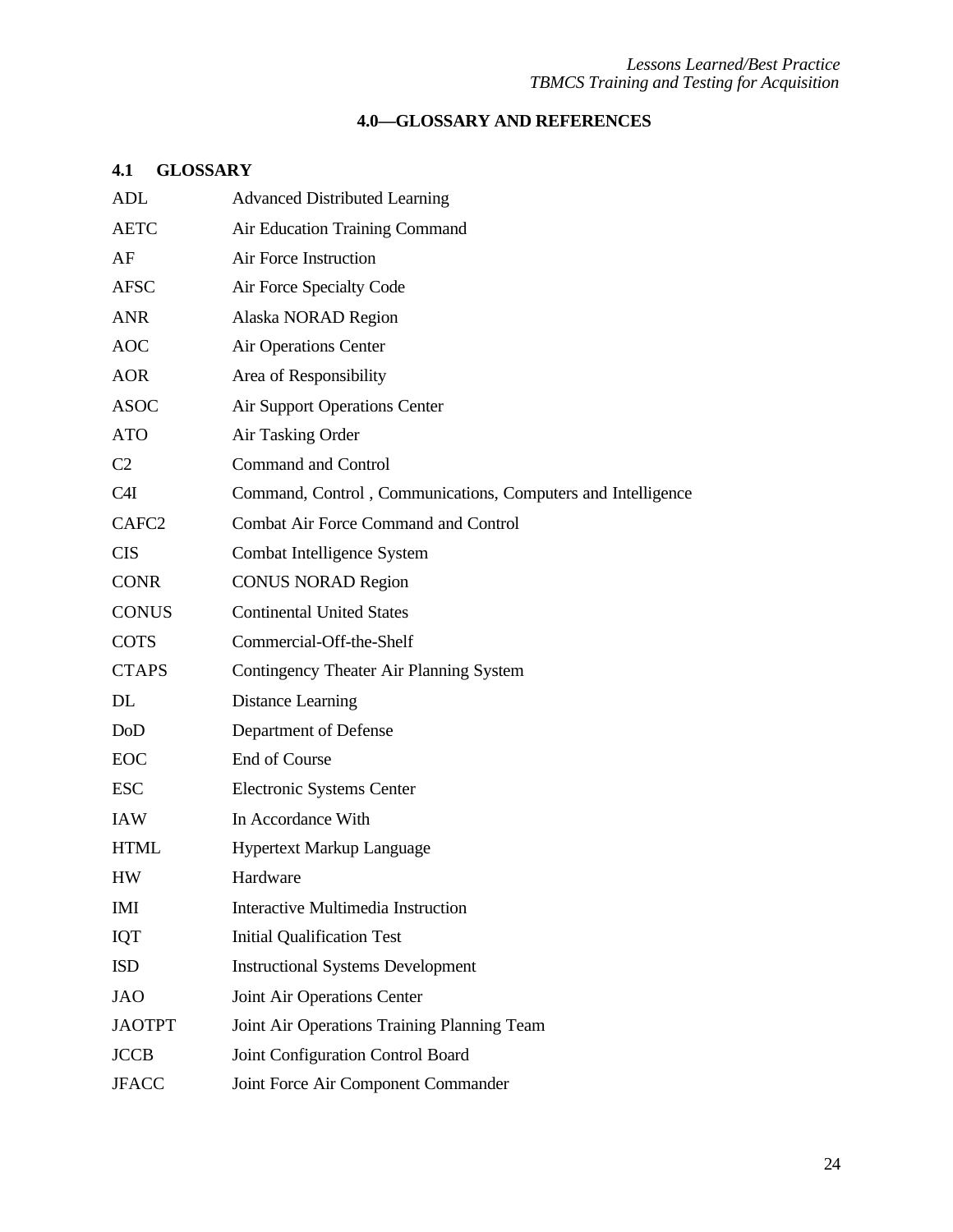| <b>MAJCOM</b>    | Major Command                                    |
|------------------|--------------------------------------------------|
| <b>MTT</b>       | Mobile Training Team                             |
| <b>NORAD</b>     | North American Aerospace Defense                 |
| <b>OJT</b>       | On the Job Training                              |
| <b>OSS&amp;E</b> | Operationally Suitable, Survivable and Effective |
| OT&E             | <b>Operational Test and Evaluation</b>           |
| PC               | Personal Computer                                |
| <b>PCS</b>       | Permanent Change of Station                      |
| <b>PE</b>        | <b>Practical Exercise</b>                        |
| POI              | Program of Instruction                           |
| <b>PSS</b>       | Perimeter Security System                        |
| <b>ROI</b>       | Return On Investment                             |
| <b>SME</b>       | <b>Subject Matter Expert</b>                     |
| <b>SOR</b>       | System of Record                                 |
| <b>SPD</b>       | <b>Systems Program Director</b>                  |
| <b>SPO</b>       | <b>System Program Office</b>                     |
| <b>SW</b>        | Software                                         |
| <b>TASA</b>      | <b>Task and Skill Assessment</b>                 |
| <b>TBMCS</b>     | Theater Battle Management Core System            |
| <b>TPR</b>       | <b>Trained Personnel Requirement</b>             |
| <b>TPT</b>       | <b>Training Planning Team</b>                    |
| <b>USAF</b>      | <b>United States Air Force</b>                   |
| <b>WCCS</b>      | Wing Command and Control System                  |
| WYSIWYG          | What You See Is What You Get                     |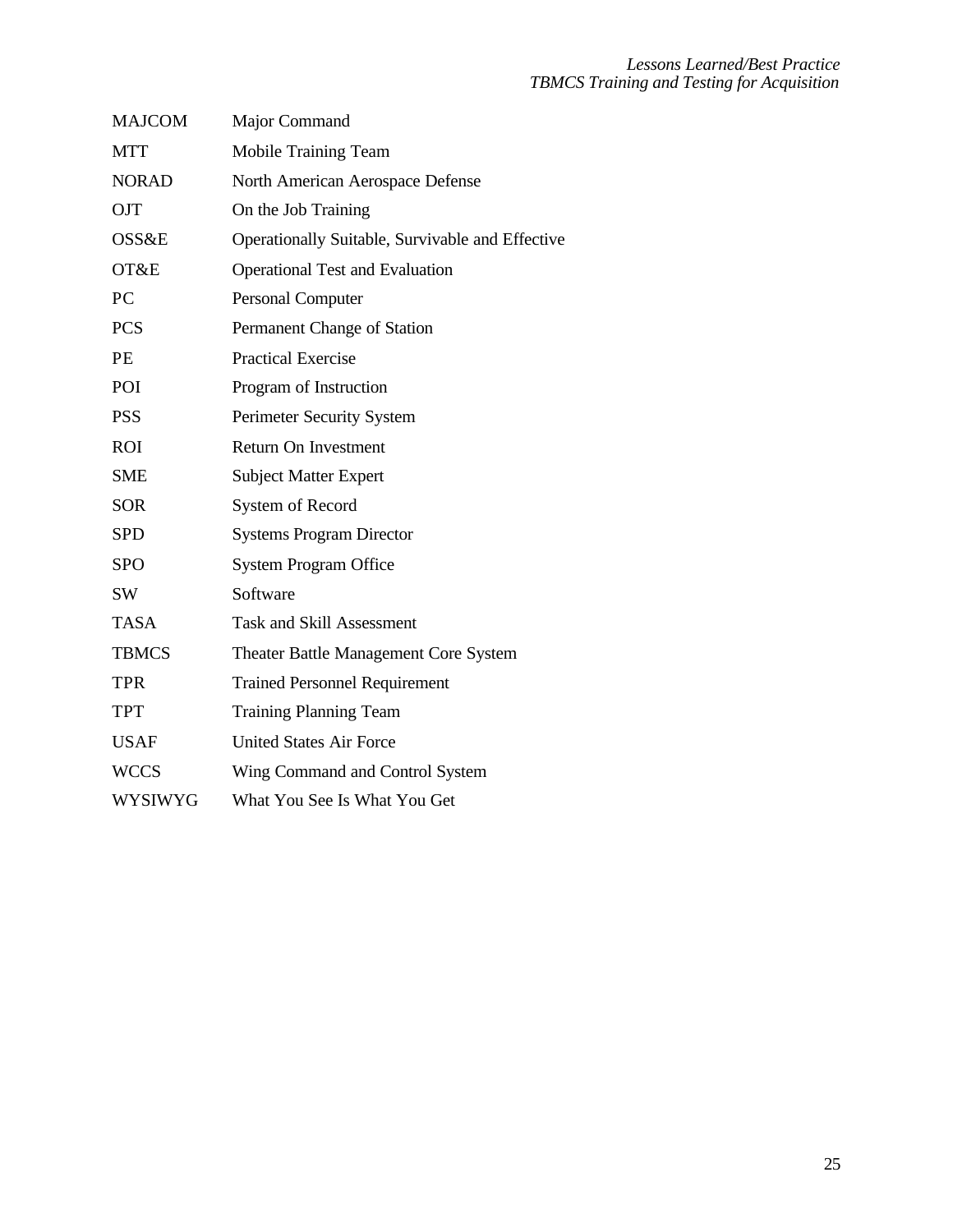### **4.2 REFERENCES**

- 1. Abell, M. (2001). *Soldiers as Distance Learners: What Army Trainers Need to Know*. US Army Headquarters Training and Doctrine Command.
- 2. Campbell, J. & Bourne, J. (1997). Designing distributed learning systems. *ALN Magazine,* 1(2)
- 3. Clark, D. (2000*). Introduction to Instructional System Design*. [On-line]. http://www.nwlink.com/~donclark/hrd/sat1.html. Accessed October 6, 2000.
- 4. Ely, D. (2000). Looking before we leap. Prior questions for distance education planners. *Syllabus,* 13(10), 26-28.
- 5. Jonassen, D., Hannum, W. and Tessmer, M. (1989). Handbook of Task Analysis Procedures. Praeger. New Work.
- 6. Kemp, J. Morrison, G. & Ross, S. (1998). *Designing Effective Instruction*. (2nd ed.). New Jersey. Merrill Prentice Hall.
- 7. McNabb, M. (2000). *Conducting a needs assessment*. North Central Regional Educational Library. [On-line] http://www.ncrel.org/tandl/plan2.htm. Accessed October 6, 2000.
- 8. Moore, M. (1989). Three types of interaction. *The American Journal of Distance Education,* 3 (2), 1-6.
- 9. Nielson, J. (1997). *Top 10 mistakes in web design*. [On-line] http://www.useit.com/ alertbox/9605.html. Accessed October 6, 2000.
- 10. Report to the 106<sup>th</sup> congress. Department of Defense Strategic Plan for Advanced Distributed Learning. 1999.
- 11. Roblyer, M. & Ekhaml, L. (2000). How interactive are your distance courses? A rubric for assessing interaction in distance learning. Proceedings from Distance Learning Association 2000, Callaway, GA. [On line] http://www.westga.edu/~distance/roblyer32.html. Accessed October 6, 2000.
- 12. Secretary of the Air Force (1997). Air Force Instruction 36-2201*. Developing, managing and conducting training.* [ On line] http://afpubs.hq.af.mil/pubfiles/af/36/afi36-2201/afi36-2201.pdf. Accessed October 6, 2000.
- 12. Secretary of the Air Force. Air Force Instruction 63-123 Evolutionary Acquisition for C2 Systems, 2000.
- 13. Tyler, J., and Harper, L, MarineNet moves out: Marine Corps Deploys online training. Training and Learning: The Edge Newsletter. Mitre Corporation.
- 14. Vora, P. (May 1998). Design methods and tools*. Interactions*.
- 15. Webb, W. (November 1999). Show me the return. *Technology Training*.
- 16. Wolfe, P., Wezel, M., Harris, G., Mazour, T., Riplinger, J. (1991). *Job Task Analysis Guide to Good Practice.* Educational Technology Publications, New Jersey.